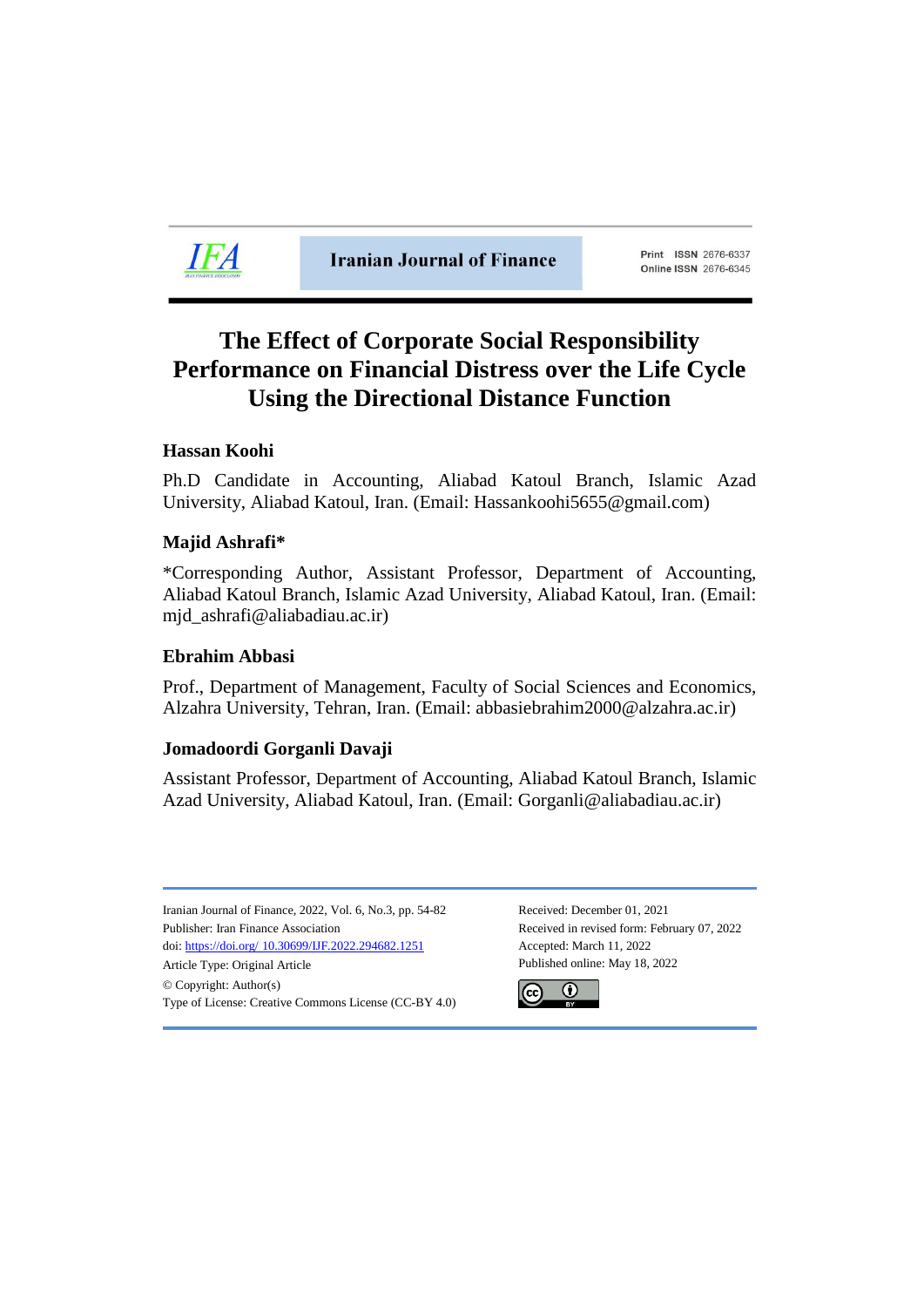# **Abstract**

Rising inflation in recent years has caused financial distress and many problems for companies. Most of these problems are affected by life cycle stages. One way out of these problems is to increase corporate social responsibility (CSR) performance. Therefore, our aim in this study is to investigate the effect of CSR performance on financial distress over the life cycle of the company for a period of 10 years. Data collection was done through the website of the Tehran Stock Exchange and related software for a sample of 112 companies during the period 2009 to 2019. The mathematical method (directional distance function) is used to evaluate the CSR performance, and the models of Berger et al., Almida, Campello, and Altman are used to measure financial distress. The research hypotheses are tested using panel data and fixed effects by multivariate regression statistical method. The results show that CSR performance alone does not affect financial distress. The combination of CSR and life cycle in the growth and maturity phases has a significant and negative effect on financial distress. The CSR performance and life cycle together reduce financial distress. The combination of CSR performance and life cycle in the recession phase has a positive and significant effect on financial distress and in the fall phase, does not affect it. Given that companies compete more in the phase of growth and maturity than other phases of the life cycle, they also pay more attention to CSR. Therefore, according to these results, it can be concluded that the life cycle of the company and the CSR performance together, reduce financial distress.

**Keywords:** Corporate Social Responsibility Performance, Financial Distress, Life Cycle.

# **Introduction**

Companies try to satisfy their shareholders and stakeholders by reducing the company's risk and increasing its value. There are different solutions to reduce a company's risk and prevent financial distress. In today's economy, one of the most important ways to satisfy shareholders, stakeholders, and institutions is to provide CSR performance and pay attention to it.

One of the most important financial issues today is the issue of CSR and financial distress. But unfortunately, these issues have not been sufficiently addressed (Deegan, C. 2002, Al-Hadia A. et al.2017). Financial distress weakens financial performance and thus reduces employment and investment. By reducing corporate risk, the impact of financial distress on investment can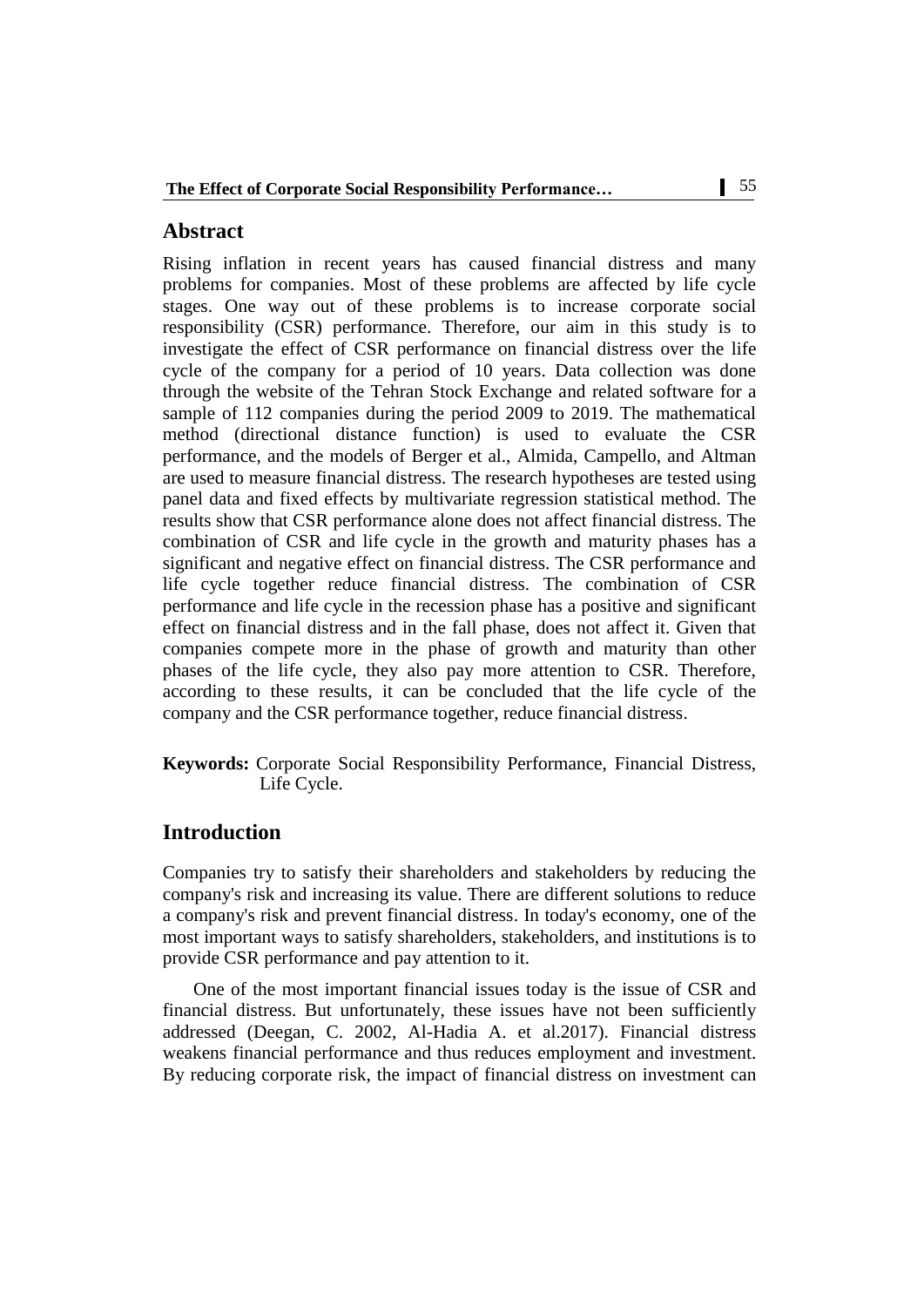be reduced (Apergis, N et al.2019).

Given the importance of the issue and recent research on financial distress and its prediction (Wang et al.2016), and on the other hand, stakeholder concerns about financial distress, which is considered a positive factor in improving financial distress, managers need to be driven to find the right solution and, in this way, the profits of the stakeholders are protected (Mashayekhi, b; Ganji, H. 2014). Social responsibility reduces the risk of financial distress. Companies with high social responsibility performance have high credibility and can finance more easily (Boubaker, S. et al.2020). Given that the CSR performance improves financial distress, and financial distress also is depended on the life cycle of the company, it is possible that both social responsibility and life cycle in parallel and jointly affect the financial distress (Al-HadiaA et al.2017), it is necessary for the researcher to examine the effect of CSR performance on financial distress during the life cycle of the company in the Tehran Stock Exchange.

From the management point of view, the report on social responsibility activities in the first stage is used as a strategy to apply risk management and increases the company's reputation, thereby protecting the company from political and social sanctions (Godfrey, P. C. 2005, Minor, D. B. and J. Morgan. 2011, Al-HadiaA et al.2017). On the other hand, companies' political relations with regulatory agencies can improve financial distress and compensate for the company's lack of financial resources to pay off debts (He et al.2018). In this case, having social responsibility can bring many benefits such as reducing associated costs or tax exemptions for the company. In this way, companies can manage the company's financial situation by increasing social responsibility performance (Godfrey, P. C. 2005) to reduce the possibility of predicting the company's collapse in financial distress time (Al-HadiaA et al.2017). Previous studies have examined the relationship or impact of social responsibility disclosure with the variables of stock risk) Mousavi, Seyed Ahmad et al.2016, Zabihi, Ali, et al.2017), life cycle (Rezazadeh, Javad, et al.2019), tax compliance (Hejazi, Rezvan, et al. 2015), institutional ownership(PoorAli, Mohammad Reza, et al.2013), company's governance and financial performance (Garmsiri et al.2016), investment efficiency (Fakhari et al.2015), profitability index (Shafi'i, et al.2015), dividend policy (Barzegar et al.2016), financial distress (Zhao et al. 2018, Al-HadiaA et al.2017), earning management (Grougiou et al.,2014), management characteristics (Borghesi et al.2014), and financial performance (Arab Salehi et al.2013, Hou et al.2019) and in and the effect of social responsibility performance on financial distress over the life cycle has not been addressed.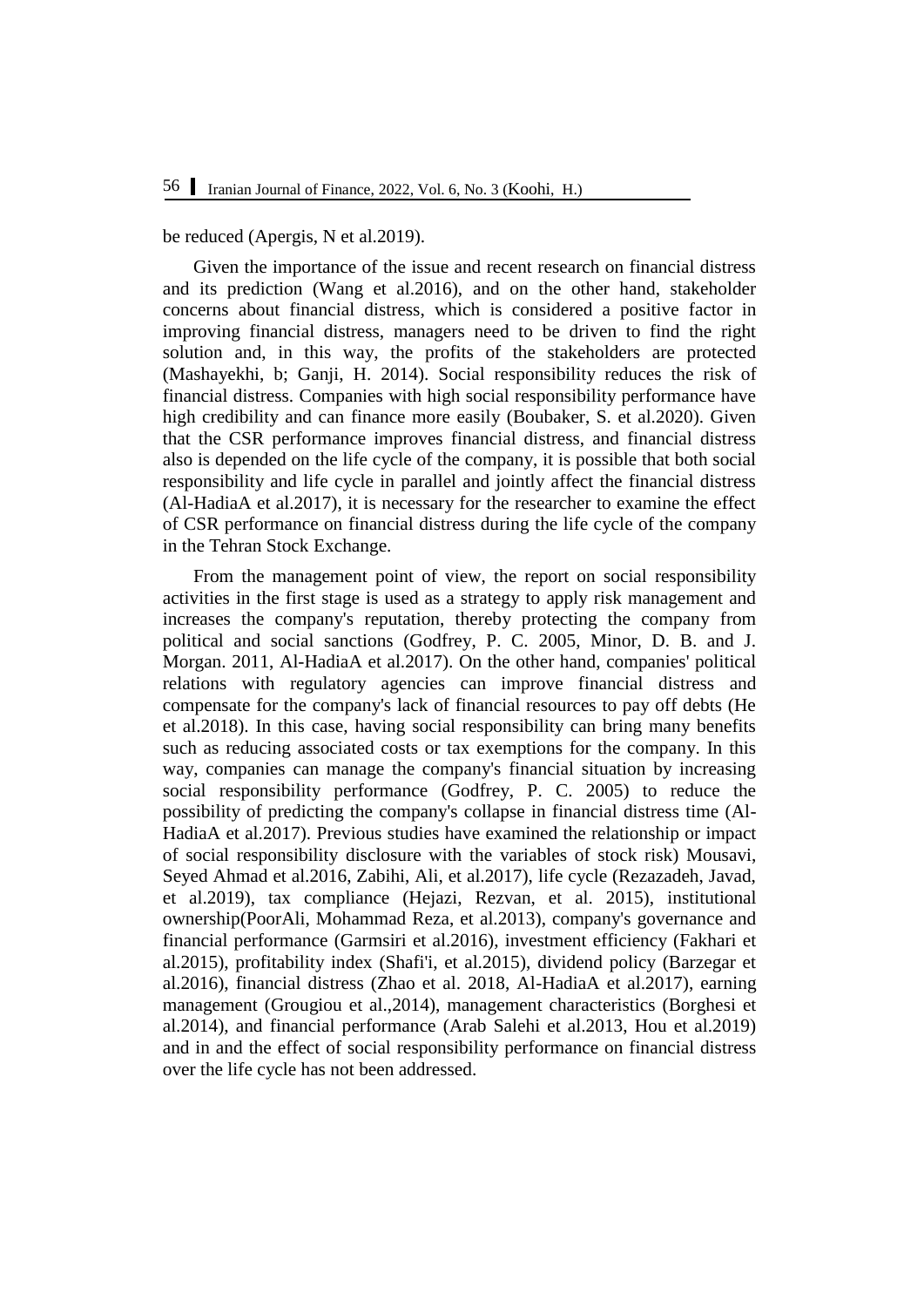Therefore, we assume that the impact of CSR performance on financial distress over the life cycle is variable and this is because any impact of social responsibility performance on financial distress depends on the change in economic fundamentals, as well as the opportunities that arise throughout the life cycle of the company will be different. Now we are about to see if the performance of social responsibility affects financial distress? And does the company's life cycle moderate the effect of social responsibility performance on financial distress? Answering such questions can help stakeholders to evaluate the CSR performance in addition to financial performance in decision making and investments so that the investments are beneficial to them (Alexander Dyck et al.2018).

# **Research Background**

### **Corporate social responsibility performance**

In defining CSR, it can be said that this factor can have a significant impact on a company's business through the performance of various dimensions (Deegan, C. 2002, Al-HadiaA et al.2017). The role of CSR is to establish a relationship between the business unit and the stakeholders, which has been considered by investors and is referred to as a legal right. The company having and disclosing the performance of social responsibility can respond to the community and users and reduce risks (Zabihi, et al.2017). CSR can be considered a successful driver for the promotion and survival of the company (Hoi et al.2013). Growth of awareness and society's culture and on the other hand rising the need to respond to investors and stakeholders have led to social responsibility to be considered an important factor (Hou, 2019) and it is mentioned as a dominant indicator (Zabihi et al,.2017), so that it is known as an integral part of the economy (Rezazadeh et al, 2019). CSR as an accelerator stimulates the company's financial performance (Zhao and Xiao, 2018) and reduces financial distress (Al-HadiaA et al., 2017).

### **Financial distress**

Financial distress is a complex issue that includes four concepts of Disability, helplessness, bankruptcy, and financial turmoil (Altman et al. 2006). In recent years, the excessive rise in inflation in Iran's economy has challenged some companies and brought them to the brink of bankruptcy. In this situation, the companies are unable to pay their debts they are in financial distress (Zamani, et al2018). Financial distress has caused companies to lose their value due to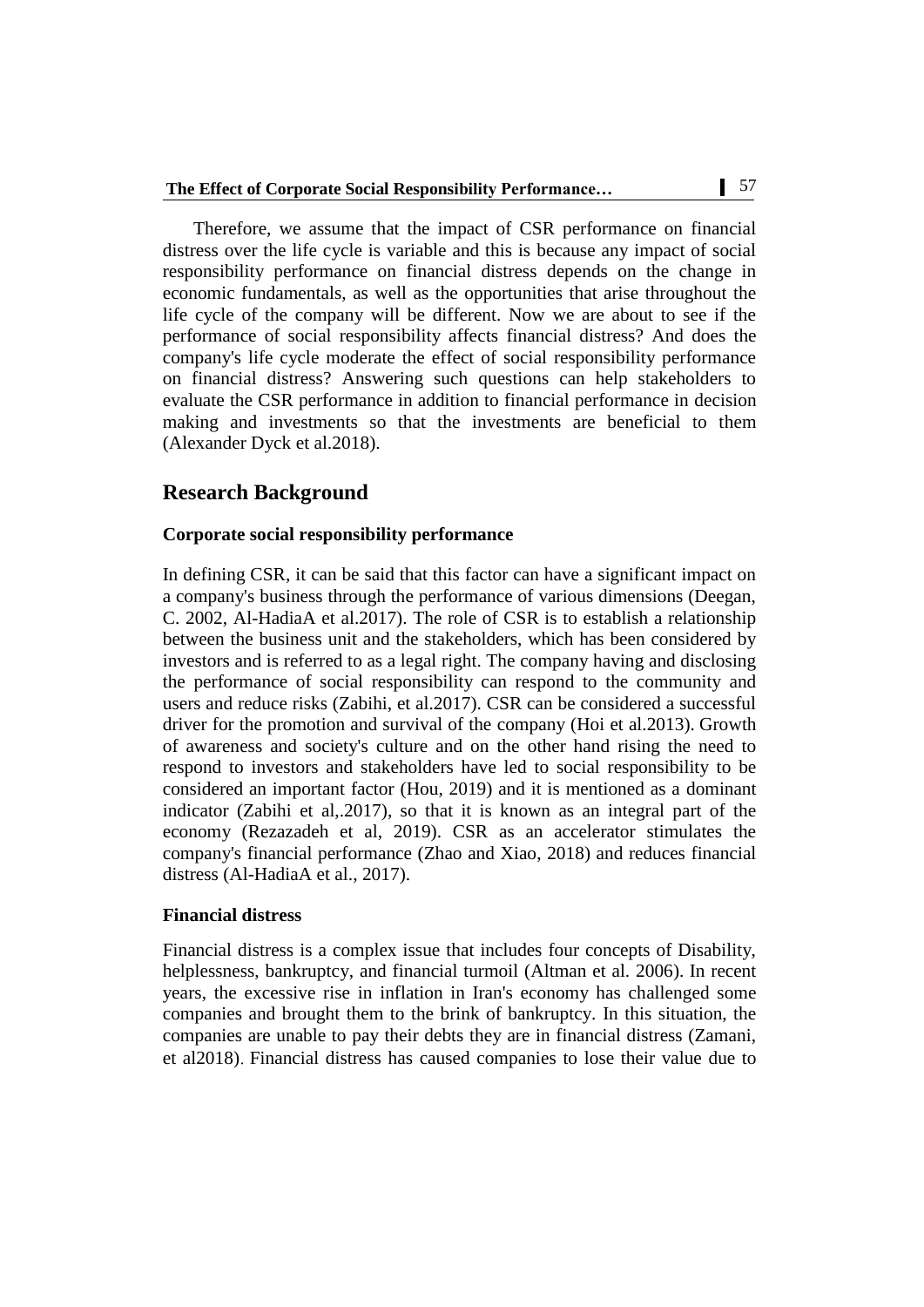the imposition of capital costs and the inability to attract external capital, and gain a poor ranking over competitors, so in this case, managers tend to increase the company's risk (Edwards, et al.,2013). Companies that are in financial distress cannot meet their debts with available cash resources (Apergis et al., 2019) for example; Small companies are more exposed to financial distress and take more risks to compensate for it (Salehi et al., 2019).

#### **Corporate social responsibility and financial distress**

Boubaker, et al,2020 in their research, concluded that CSR reduces the risk of financial distress. The results of Safari Graili,2018 indicate that social responsibility leads to increased liquidity of the company and causes investors and stakeholders to pay more attention to such companies. They can prevent financial distress by investing and providing financial support.

Attig, et al,.2018 and Godfrey, 2009 concluded that companies that base their activities on social responsibility can increase their revenues by using the psychological aspects and the relationships established with people outside the organization, and on the other hand, the government's positive view of these companies. Cheng, et al,2014 found that Companies that have set their sights on social responsibility and transparency, have created a mutual interaction between stakeholders and the company, and such companies are no longer concerned with investing. El Ghoul et al,.2011 and Faff, et al,.2016 indicate that Companies that do not care about social responsibility are exposed to greater risk. Minor, et al 2011, and Hoi et al, 2013 believe that companies need to update their methods and activities and move towards CSR reports because they can manage a large portion of corporate risk. According to risk management logic, companies that provide social responsibility reports are concerned with the interests of their shareholders, thereby reducing the risk of financial distress. Given that social responsibility affects a wide range of stakeholders and is considered a protector against financial constraints and barriers, the relationship between the company and the stakeholder can solve the problems caused by financial distress (Al-HadiaA. et al. 2017).

Although companies seek financial stability, they are also required by law to comply with social responsibility and business ethics (Avi-Yonah., 2008). This point of view makes the company's strategy and goals in line with social responsibility to be able to work in the current competitive and economic environment. As a result, according to this view, increasing the social responsibility performance will reduce financial distress (Al-HadiaA. et al. 2017).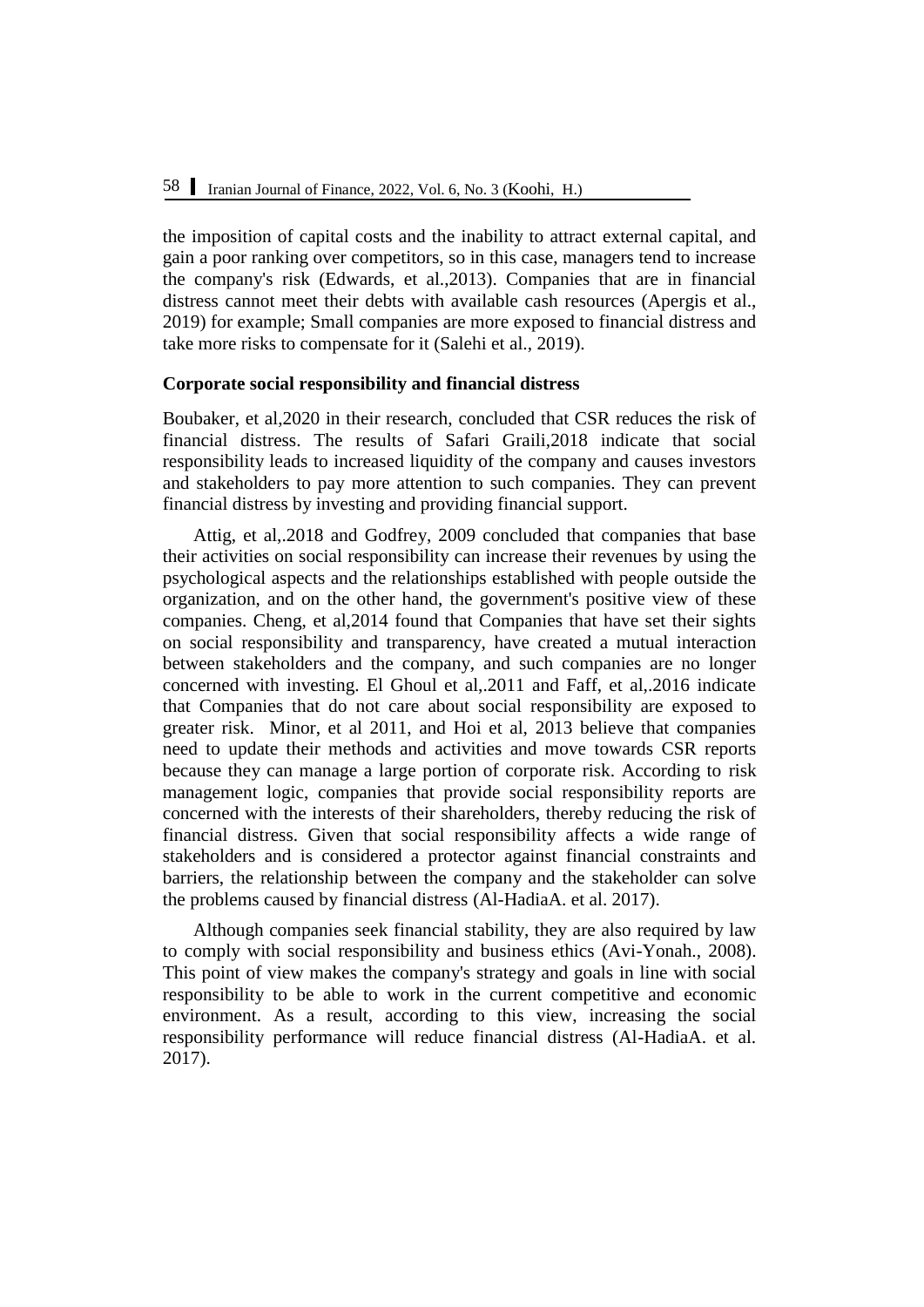#### **Social responsibility, financial distress, and company life cycle**

According to life cycle theory, the progress of companies takes place in several stages (Helfat, et al,2003, Al-HadiaA et al.2017). Many studies have shown that the companies in the emerging stage are less risky due to low profits, but the companies that are in the maturing stage are riskier due to their high profits (Habib and Hasan 2015, Dickinson, 2011)

In the emerging stage, companies are looking to attract cash resources and capital, so they may incur high costs in the future to attract more capital (Jenkins, et al 2004, Hasan et al, 2015, Kim and Suh 2009) but large business units that are in the maturing stage are more concerned with losing reputations, major investors, and regulatory interactions, so they offer social responsibility activities more than small units to protect their interests (Habib and Hasan 2017). CSR activities in the emergence and decline stages of the life cycle are less than in other stages of the company's life cycle because companies need more investment to survive in the early stages and need innovation and sustainable financing in the decline stages. Expanding social responsibility activities in Large, mature companies are less likely to lead them to financial distress due to the capital they have and the reputation they gain. It depends on companies being able to maintain relationships with key investors, the community, and regulators during the maturity stage, as it will maintain credibility, competition, and financial resources (Al-HadiaA. et al. 2017) the maturity stage, it is possible for companies to use the advantages of their financial resources and the ability of their managers to compete in the market (Gray, and Ariss 1985, Helfat, and Peteraf 2003) so that they are less exposed to financial distress (Al-HadiaA et al 2017). Resource allocation and paying attention to social responsibility activities at the maturity stage help to increase the company's investment and reputation (Habib and Hasan 2017, Javanovic, 1982) so, it can be said that the financial distress of the company is different at different stages of the life cycle (Al-HadiaA et al 2017).

#### **Empirical background**

He et al. (2018) found that political relationship plays a very small role in the emergence of financial distress, but it also helps companies raise funds and improve their financial distress.

Zhao and Xiao (2018) have researched the role of the company life cycle on the relationship between CSR, and financial constraints. In this study, companies were classified based on their life cycle. The results show that the relationship between social responsibility and financial constraints of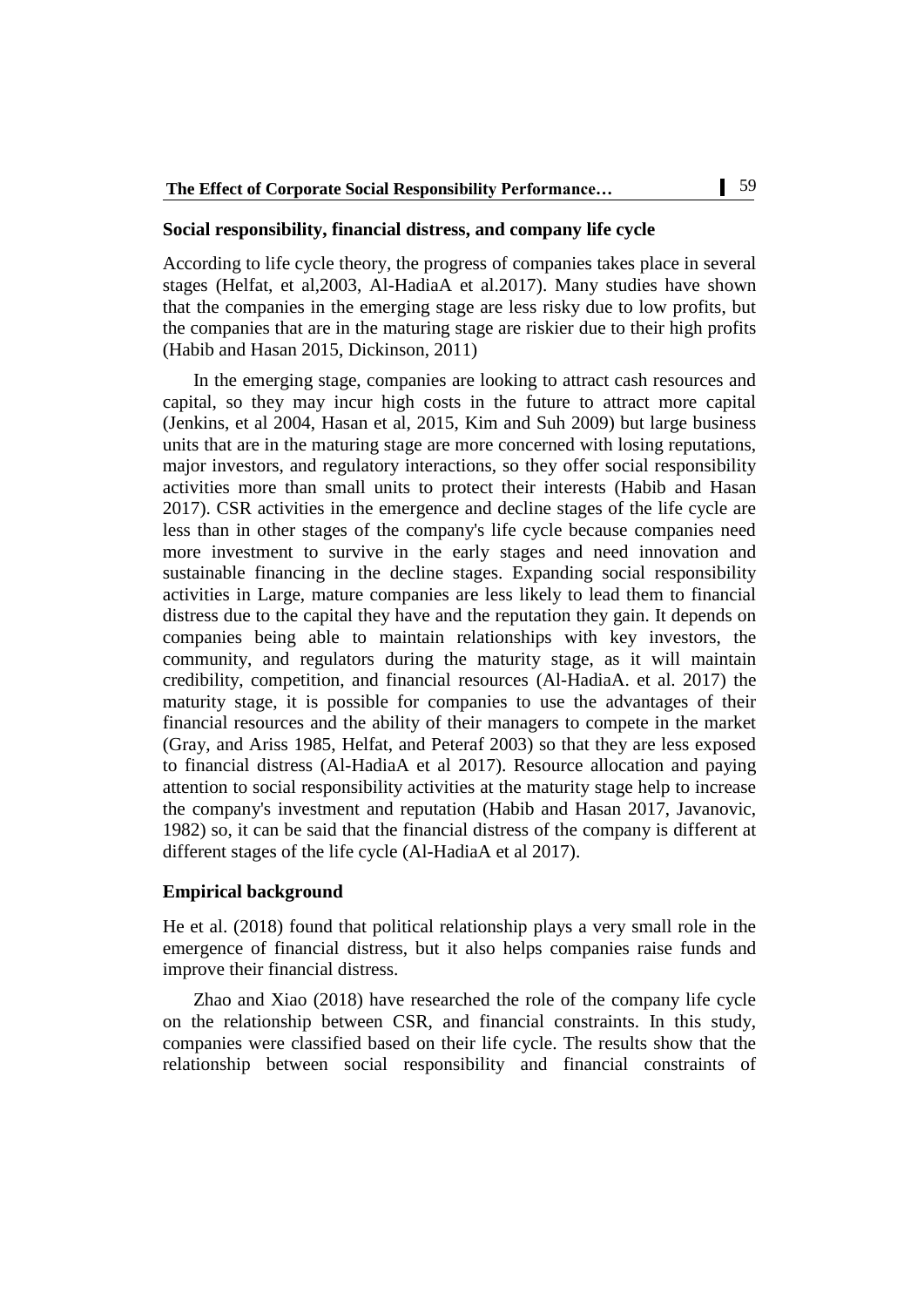companies that are in the stage of growth, maturity, and decline is negative, but it does not include companies that are in the emergence stage.

Apergis, et al. (2019) examined the relationship between financial distress and performance, employment, and Research and development investment. The results show that financial distress has weakened the company's performance and reduced the employment rate and investment.

Hoi (2019) in a study entitled "Study of the Relationship between Social Responsibility and Corporate Performance", concluded that companies that provide good social responsibility reports, perform better.

Shafiei et al. (2016) have conducted a study on the level of social responsibility disclosure and profitability index and have concluded that social responsibility disclosure increases the profitability index and also the company's reputation.

Zabihi and Daryabari (2017) argue that social responsibility reduces the risk of stock falls. CSR can reduce corporate financial distress. In their research, they concluded that there is a negative relationship between CSR and stock risk. In other words, the higher the social responsibility, the lower the risk of the stock falling. It prevents the company from being financially distressed.

Rezazadeh and Yarahmadi (2019), their studies showed that there is a positive relationship between disclosure of social responsibility and life cycle. Their research shows that companies that are in the maturing stage pay more attention to social responsibility than other companies because according to resource-based theory, matured companies pay more attention to social responsibility and spend more on it to stay competitive in the market and retain customers.

Ataabadi and Mir Lohi (2019), examined the role of life cycle and financial helplessness on restructuring strategy in a study with a sample of 180 companies, and concluded that financial helplessness affects managerial restructuring both financially and operationally. As a result, life cycle and helplessness both affect the strategy of financial structure.

#### **Research hypotheses**

One of the main concerns of stakeholders today is the financial distress of companies and they are worried about the future of their investment. Therefore, to help the investors and stakeholders, we have stated our hypotheses in this research during the life cycle of the company as follows: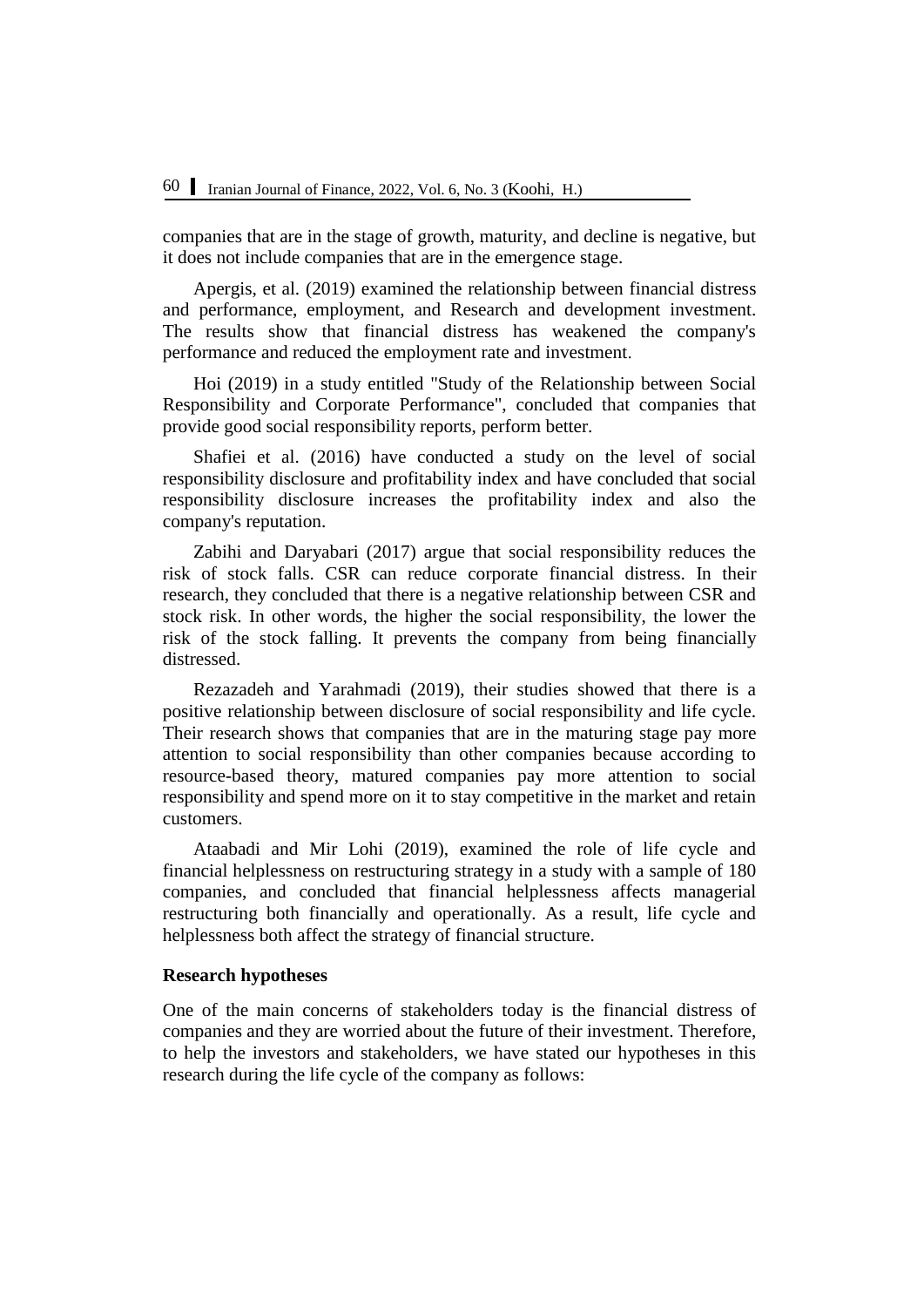Hypothesis 1: social responsibility performance has a significant effect on financial distress.

Hypothesis 2: Corporate life cycle modulates the effect of social responsibility performance on financial distress.

# **Research Methodology**

#### **Statistical Population and Sample Selection**

This research is a kind of experimental research that is in the category of postevent research. In this research, a mathematical method called directional distance function has been used to evaluate the performance of social responsibility, regression analysis has been used to test the models and combined models have been used to analyze the data.

The statistical population of the study includes 112 companies listed on the Tehran Stock Exchange, which have been selected by a systematic elimination method from 2009 to 2018 with the following limitations:

- Their fiscal year should end on March 20;

-Their information should be available;

- Their fiscal year should not be changed during the research period;

- Industries with less than five members each year are excluded from the sample;

- Companies do not have a trading interruption of more than 3 months;

- Companies are not financial intermediation companies (banks, investments, leasing, insurance, etc.).

#### **Research models**

$$
FD_{i,t} = \beta_0 + \beta_1 CSP_{i,t} + \beta_2 SIZE_{i,t} + \beta_3 LEV + \beta_4 INVREC_{i,t} + \beta_5 LOS_{i,t} + \beta_6 ROA_{i,t} + \beta_7 URN_{i,t} + \beta_8 QUICK_{i,t} + \varepsilon_{i,t}
$$
\n(1)

 $FD_{i,t} = \beta_0 + \beta_1 CSRP_{i,t} + \beta_2 LCM_{i,t} + \beta_3 (CSRP * LCM)_{i,t} + \beta_4 (CSRP * LCM)_{i,t}$  $LCG)_{i.t} + \beta_5 (CSRP * LCD)_{i.t} + \beta_6 ($  $\beta_{9}$ I (2)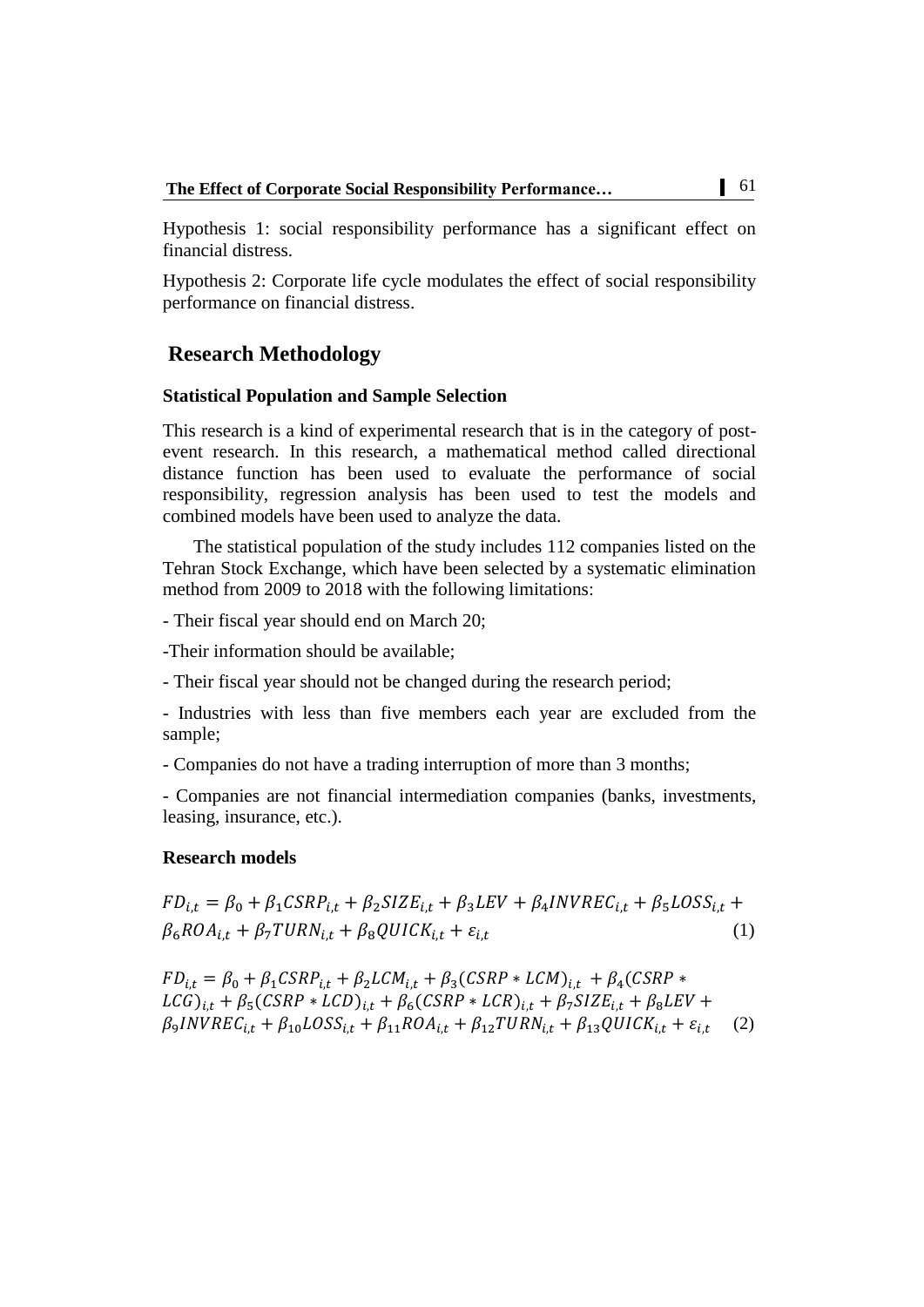#### **Research Variables**

#### **Research Dependent Variables**

**Financial Distress:** As stated in the research question and models, financial distress is considered a dependent variable. In this study, the following models have been used to measure the financial distress of companies:

1. Financial Distress Mode of Berger, Ofek, and Swary (1999);

*TotalAssets*  $BOS - DIS = \frac{0.715 * \text{Re} \, civable + 0.547 * Inventory + 0.535 * NetPPE}$ 

2. Altman Z Model of financial distress, Firoozian et al. (2011);

*AltmanZ* = 1.2  $X_1$  + 1.4  $X_2$  + 3.3  $X_3$  + 0.6  $X_4$  + 0.999  $X_5$ 

Where:

 $X_1$ : working capital in total assets;  $X_2$ : accumulated profit in total assets;  $X_3$ (profit ratio before interest and taxes to the total assets;  $X_4$  book value of equity to book value of total debts;  $X_4$ : total sales ratio to all assets.

3. Almida and Camplo R financial distress model (2007);

$$
AC-DIS = \frac{Cash + 0.715 * Re\, civable + 0.547 * Inventory + 0.535NetPPE}{TotalAssets}
$$

Where:

Net PPE is net equipment and machinery.

After estimating the above models and determining the financial distress of companies, we used a virtual variable to estimate the models. If the company is in financial distress in all three models, the variable is set to 1 and otherwise 0.

#### **Independent Variables of Research**

**CSR Performance:** To determine the dimensions of CSR in this study, following the research of Grougiou, et al. (2014) 6 dimensions have been used for social responsibility disclosure. These dimensions include; Society, the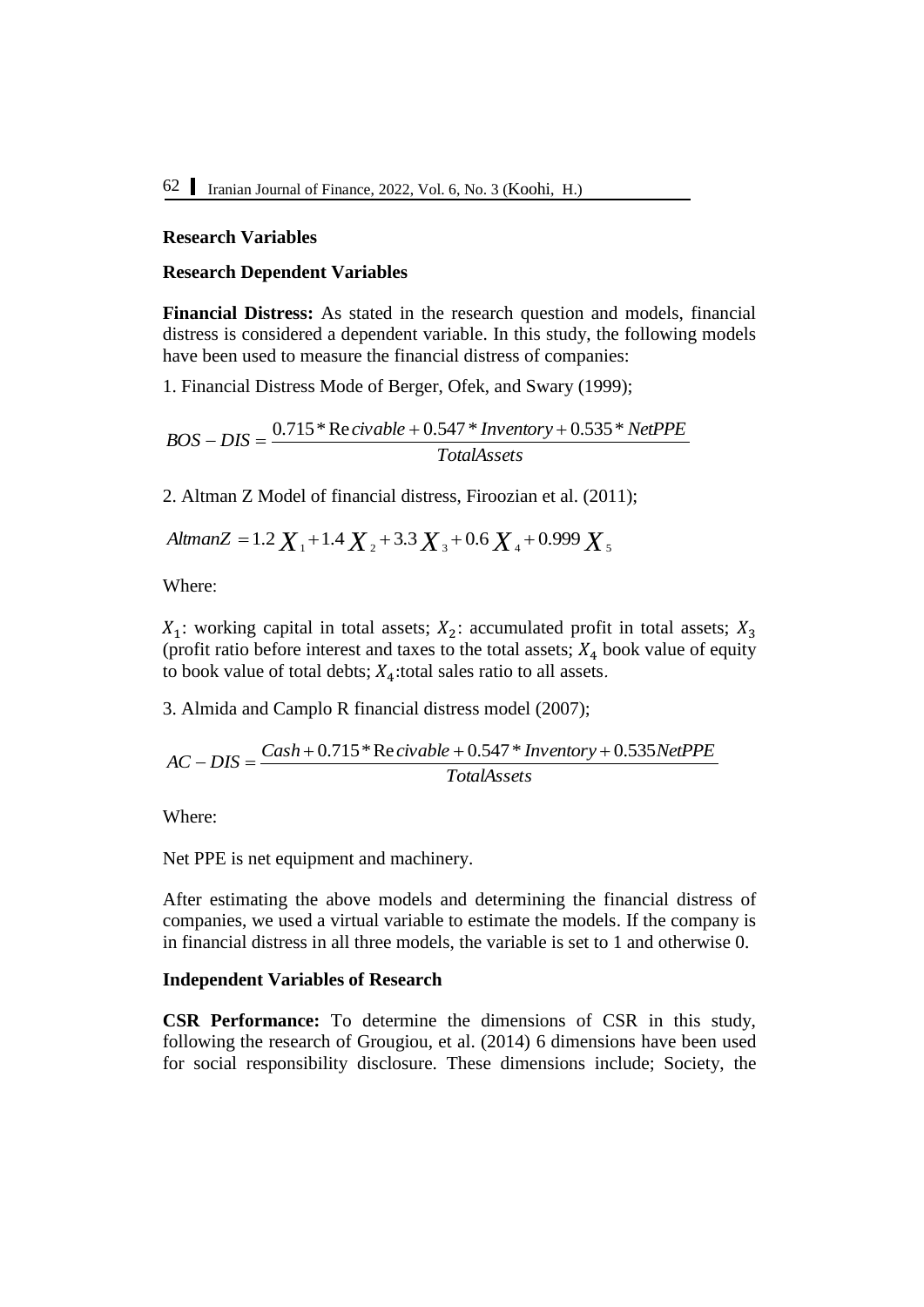environment, employee relationships, products, diversity of governance, and human rights.

1. Society includes 7 indicators such as; Charity, innovation, humanitarian aid, housing assistance, education assistance, volunteer programs, etc.

2. The environment includes 6 indicators such as; Useful products and services include pollution prevention, waste recycling, clean energy, management systems, etc.

3. Employee relationships, including 6 indicators such as; Union relations, employee participation in cash benefits, employee participation, employee health and safety, employee retirement benefits, etc.

4. Products include 4 indicators such as; Product quality, product innovation, helping the poor economy, etc.

5. Diversity of governance, including 6 indicators such as; Change of chief executive officer, promotion, diversity of the board of directors, diversity of work and life benefits, employment of the disabled, and other items.

6. Human rights, including 3 indicators; providing rights of the people of the region, providing labor rights, and other matters.

Totally 32 indicators have been considered for social responsibility performance, after analyzing the content of the directors' board report, if the company has complied with any of the indicators, it will be set as 1, and otherwise, it will be 0.

After collecting social responsibility data, to determine the performance of social responsibility and ranking companies, the Directional Distance Function (DDF), is used according to the research of Portella et al (2004), Aparicio, J, Kapelko, M. (2019). Since the weaknesses of social responsibility are not reported in Iran, the formula of the negative points section of the social responsibility report has been removed from the following models.

**Model 1:** Take M to be the observation of the social responsibility performance, which is represented by y in the following formula for each unit of study (DMU)<sup>35</sup> in size of  $k^h$  of each company and industry of h, (h = 1..., H). Using the mathematical method, a special observation such as j is separated from the belongings of company j in industry h, thus  $Y_{i1}^h$ ,  $Y_{iM}^h$ . According to these notations, the following model can measure a large set of related data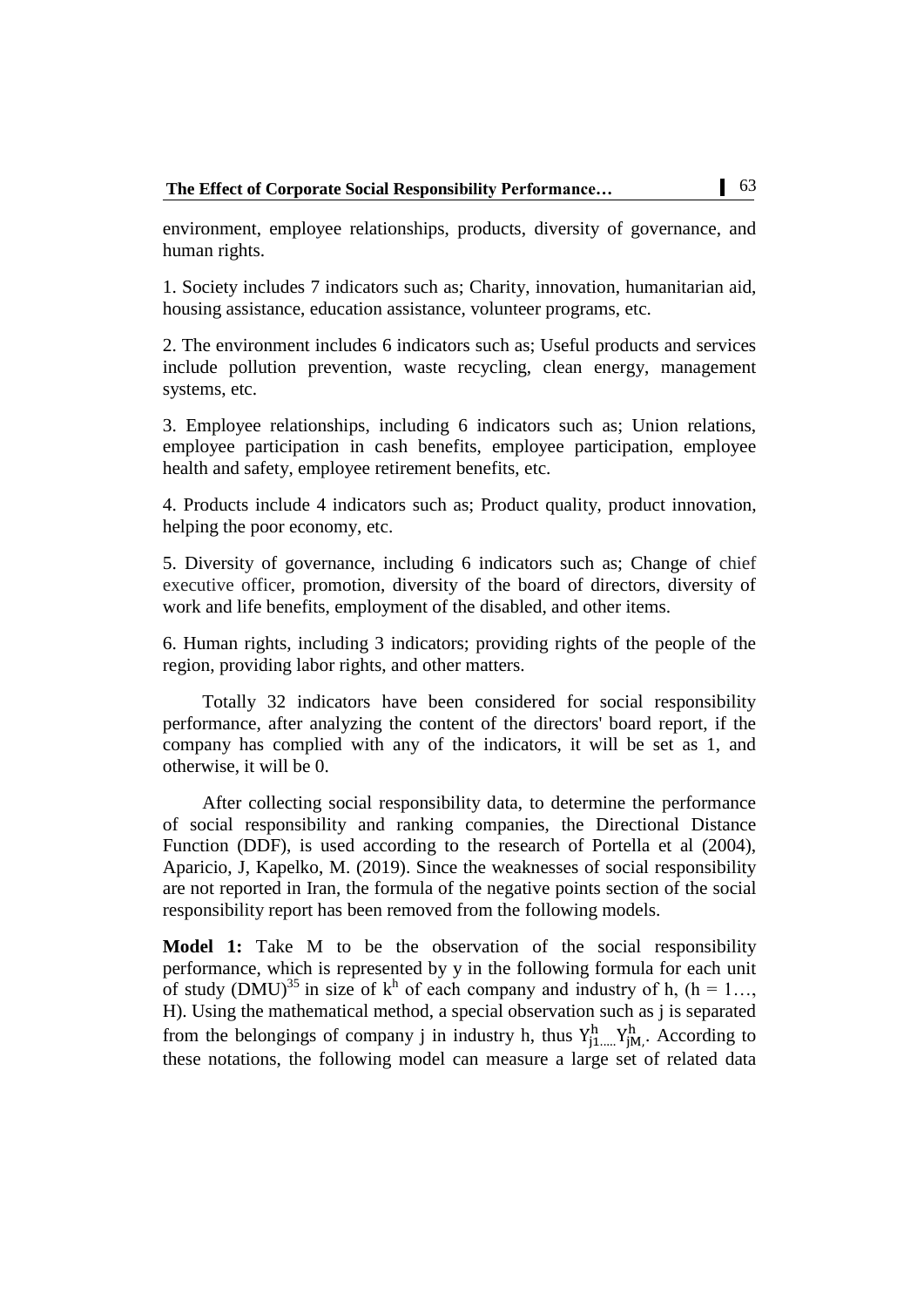with a combined index. To measure each DMU of a certain industry boundary, we follow this formula:

$$
D_0^h(y_0^h; g_0^y) = Max \beta \tag{1-1}
$$

$$
\sum_{k=1}^{k} z_k y_{km}^h \ge y_{0m}^h + \beta g_{0m}^h, \, m=1,..., \, M \tag{1-2}
$$

$$
\sum_{k=1}^{k} z_k = 1 \tag{1-3}
$$

$$
K=1,\ldots,k^h\tag{1-4}
$$

vector  $g = (g_0^y)$  indicates that

and a string

$$
g_{\text{om}}^{y} = \max_{1 \le h \le H} \{ \max_{1 \le h \le k^{h}} \{ y_{km}^{h} \} - y_{\text{om}}^{h} \} \cdot m = 1, \dots, M \tag{1-5}
$$

**Model 2:** Model (2) evaluates the performance in terms of distance and boundary of a company's belongings of industry h, which is obtained by total observations in different industries.

$$
\Rightarrow D_0^{1,\dots,H}(y_0^h;g_0^y) = \text{Max} \tag{2-1}
$$

$$
\sum_{P=1}^{H} \sum_{k=1}^{k^{p}} z_{k}^{P} y_{km}^{P} \ge y_{0m}^{h} + \beta g_{0m}^{h}, \, m=1,...,\tag{2-2}
$$

$$
\sum_{P=1}^{H} \sum_{k=1}^{k^{P}} z_{km}^{P} = 1
$$
\n(2-3)

$$
z_{km}^P \ge 0, k=1,...,k^p, p = 1,...,h,...,H
$$
\n
$$
(2-4)
$$

If h is constant in vector  $D_{0}^I$ ,  $H(y_0^h, g_0^y)$ , Indicates the distance and boundary **between** two companies in the industry h. p is written in top in  $y_{km}^P$  and  $z_k^P$  and  $k^P$  in second model.  $y_{0m}^h$  while h is constant and  $y_{0m}^P$  when  $p = 1, \dots, h, \dots$  H should not be confused.

Finally, according to the vector  $(y_0^h, g_0^y) D_0^{1,...,1}$  H, If a company does not have the capacity for social responsibility, it may be due to the disintegration of the industry.

Also, the lack of CSR capacity due to the vector  $(y_0^h; g_0^y) D_0^b$  in the nonnegative residual sector is related to the gap between industry and social responsibility. After ranking the social responsibility performance using the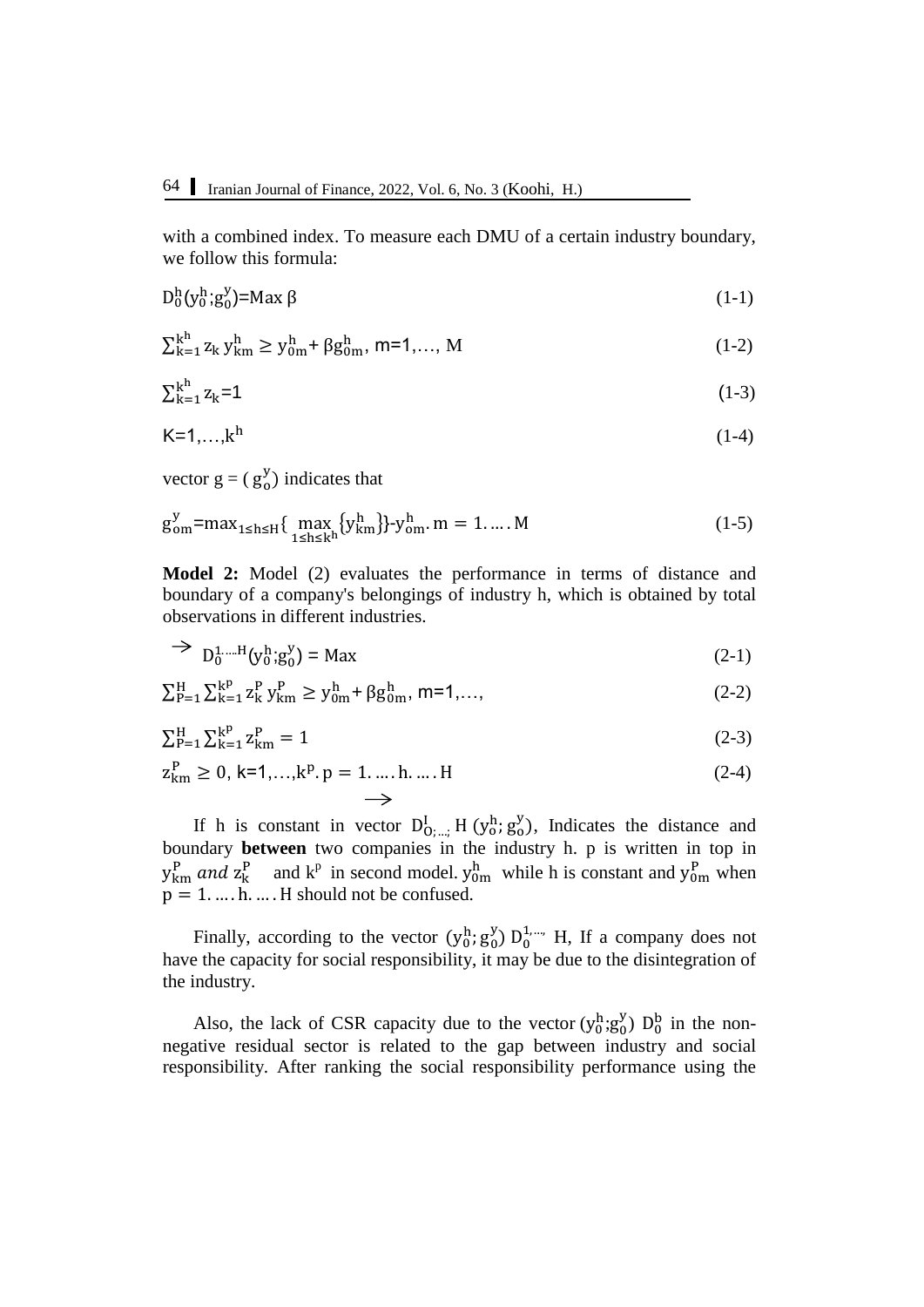Directional Distance Function (DDF), a virtual variable is used to estimate the model. If the CSR performance score has exceeded the limit of the directional vector, it will be considered as 1 and otherwise 0.

**Company life cycle:** Dickinson (2011) in his research has used cash flows to separate the stages of the company's life cycle. Based on his method and considering the cash flow of operating activities (CFO), investment activities (CFI), and financing activities (CFF), life cycle stages are divided into 5 stages including emergence, growth, maturity, decline, and recession (Rezazadeh et al, 2019, Rezazadeh et al, 2016)

1. If CFO<0 ،CFI<0 and CFF>0, the company is in the emergence stage.

2. If CFO>0 ،CFI<0 and CFF>0, the company is in the growth stage.

3. If CFO>0 ،CFI<0 and CFF<0, the company is in the maturity stage.

4. If CFO<0  $\cdot$ CFI $>0$  and 0 CFF $\leq$ 0 or CFF $\geq$ 0, the company is in the decline stage.

5. If the company is not in any of the mentioned classes, it will be in the recession stage.

Since companies have not been listed on the stock exchange earlier and have less risk-taking at the beginning of their activity due to low profits (Ataabadi, et al,2019) the emergence stage has been removed from the company's life cycle in this research. Therefore, to test the hypotheses, according to the background and studies that state social responsibility reduces financial distress in the maturity period, Al-HadiaA et al,2017, Zhao and Xiao 2018) divide companies into two groups (maturity stage and other stages), if the company is in the maturity stage the variable is considered 1 and if it is in other stages of the life cycle, 0 is considered.

#### **Control Variables**

SIZE: The size of the company which is equal to the natural logarithm of the total assets of the company.

LEV: The ratio of short-term plus long-term debts divided by total assets.

INVREC: Total inventory and receivable accounts divided by total assets.

ROA: The rate of return on assets which is obtained by dividing the net profit by the total assets of the company at the end of the year.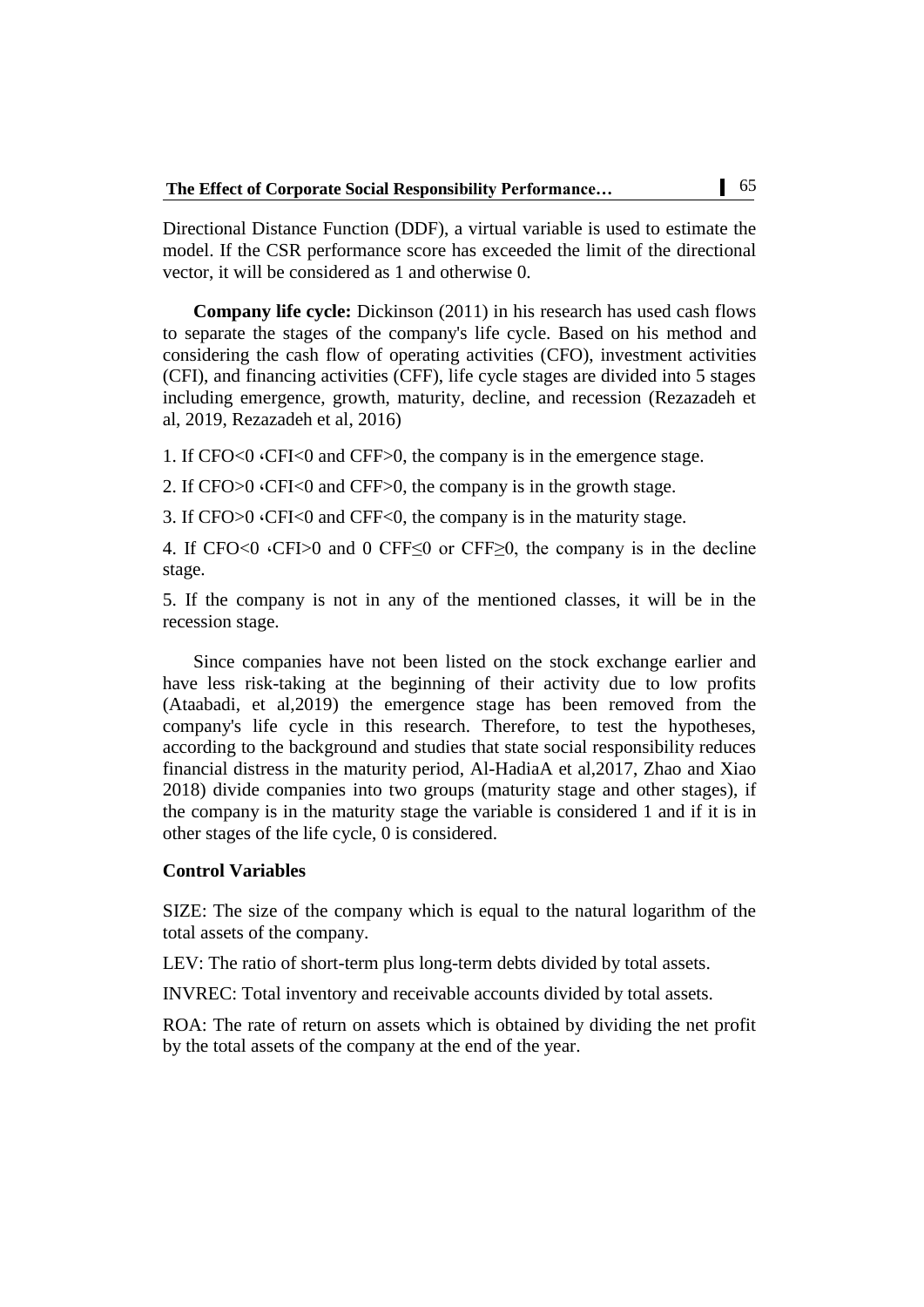TURN: total sales divided by total assets at the end of the year

LOSS: If the company makes a loss in the year under review, 1 and otherwise 0 is considered.

QUICK: Cash and non-cash receivables divided by total debts.

# **Research Findings**

# **Descriptive statistics**

The process of data analysis was started by obtaining the descriptive statistics measures for the collected data.

| Variable       | Mean   | Median | Max    | Min      | Standard<br>deviation | <b>Skewness</b> | Kurtosis |
|----------------|--------|--------|--------|----------|-----------------------|-----------------|----------|
| ABS AM         | 0/111  | 0/072  | 0/419  | 0/008    | 0/110                 | 1/494           | 4/489    |
| ABS EM         | 0/262  | 0/199  | 0/868  | 0/022    | 0/226                 | 1/355           | 4/111    |
| <b>LDEBT</b>   | 0/608  | 0/602  | 1/069  | 0/231    | 0/223                 | 0/223           | 2/415    |
| <b>FDEBT</b>   | 0/529  | 0/516  | 0/929  | 0/195    | 0/201                 | 0/194           | 2/229    |
| <b>CYCLE</b>   | 0/337  | 0/273  | 1/003  | 0/082    | 0/230                 | 1/432           | 4/658    |
| RG             | 0/182  | 0/129  | 0/935  | $-0/349$ | 0/334                 | 0/564           | 2/760    |
| <b>SDCFO</b>   | 0/081  | 0/073  | 0/187  | 0/021    | 0/044                 | 0/857           | 3/099    |
| <b>SDSALES</b> | 0/177  | 0/127  | 0/525  | 0/042    | 0/133                 | 1/280           | 3/764    |
| <b>SIZE</b>    | 14/328 | 14/246 | 16/896 | 12/289   | 1/200                 | 0/407           | 2/689    |

Table 1. Descriptive statistics of research variables

Source: research findings

As shown in Table 4-1, the mean value of accrual-based earnings management was calculated to be 0.111. This means that when presenting earning reports, firms conduct on average 11% accrual-based earnings management with the purpose to achieve their desired earning levels. The median of this variable is 0.072, which means half of the firms have had an accrual-based earnings management level of less than 0.072 and the other half have had an accrual-based earnings management level of more than 0.072. The maximum and minimum values of this variable were 0.419 and 0.008, respectively, and its standard deviation was 0.110, which indicates a relatively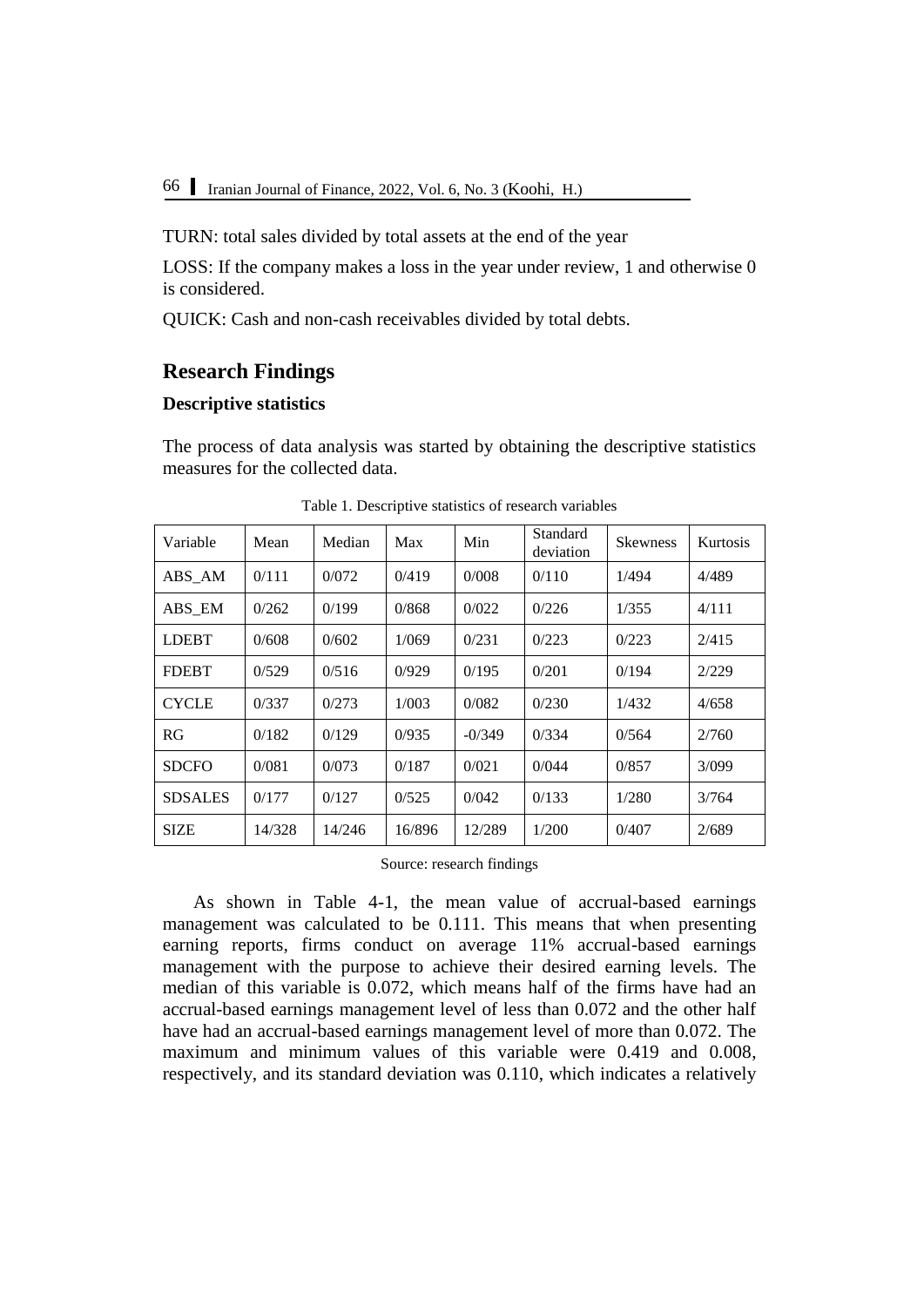small difference in the level of this practice among listed firms. The results also showed that the average earnings management through real activities is equal to 0.262. This means that on average firms make 26% manipulation in their real activities to achieve their desired earning level, which is consistent with the findings of (Shekari Dogh Abadi and Moradi, 2019).

The median of this variable is 0.199, meaning that half of the firms have had a lower level of real earnings management and the other half have had a higher level of real earnings management. The maximum and minimum values of this variable are 0.022 and 0.868, respectively. The standard deviation of this variable is 0.220, which shows a moderate level of difference in the level of this practice among listed firms.

The statistical results of Table 4-1 also show that the current and total debt ratios are 60% and 52%, respectively, meaning that on average 60% of the firms' financial resources are financed through debt, or in other words, 60% of the firms' have accepted a high level of financial risk.

Good examples of firms with a debt ratio of higher than 1 include Saipa in 2014, Saipa Diesel in 2018-2019, and Gaz Louleh in 2014, which have a negative debt on account of having high amounts of accumulated losses in their equity account. The average operating cycle of the surveyed firms was 0.337, meaning that on average these businesses required 337 days to receive inventory, sell inventory and collect money from inventory sales.

Also, on average, firms had a sales growth of 0.18, an operating cash flow fluctuation of 0.08, and sales of 0.17. The mean firm size was 14.32 which was very close to the median firm size, i.e. 14.24, showing the fairly limited dispersion of this variable.

As shown in Table 4-1, all variables had a kurtosis of about 3, with the most normal being related to operating cash flow fluctuations.

#### **Sub-hypothesis 1-1**

The results of the test of the first sub-hypothesis that "there is a non-linear relationship between current debt structure and accrual-based earnings management" are presented in Table 4-8.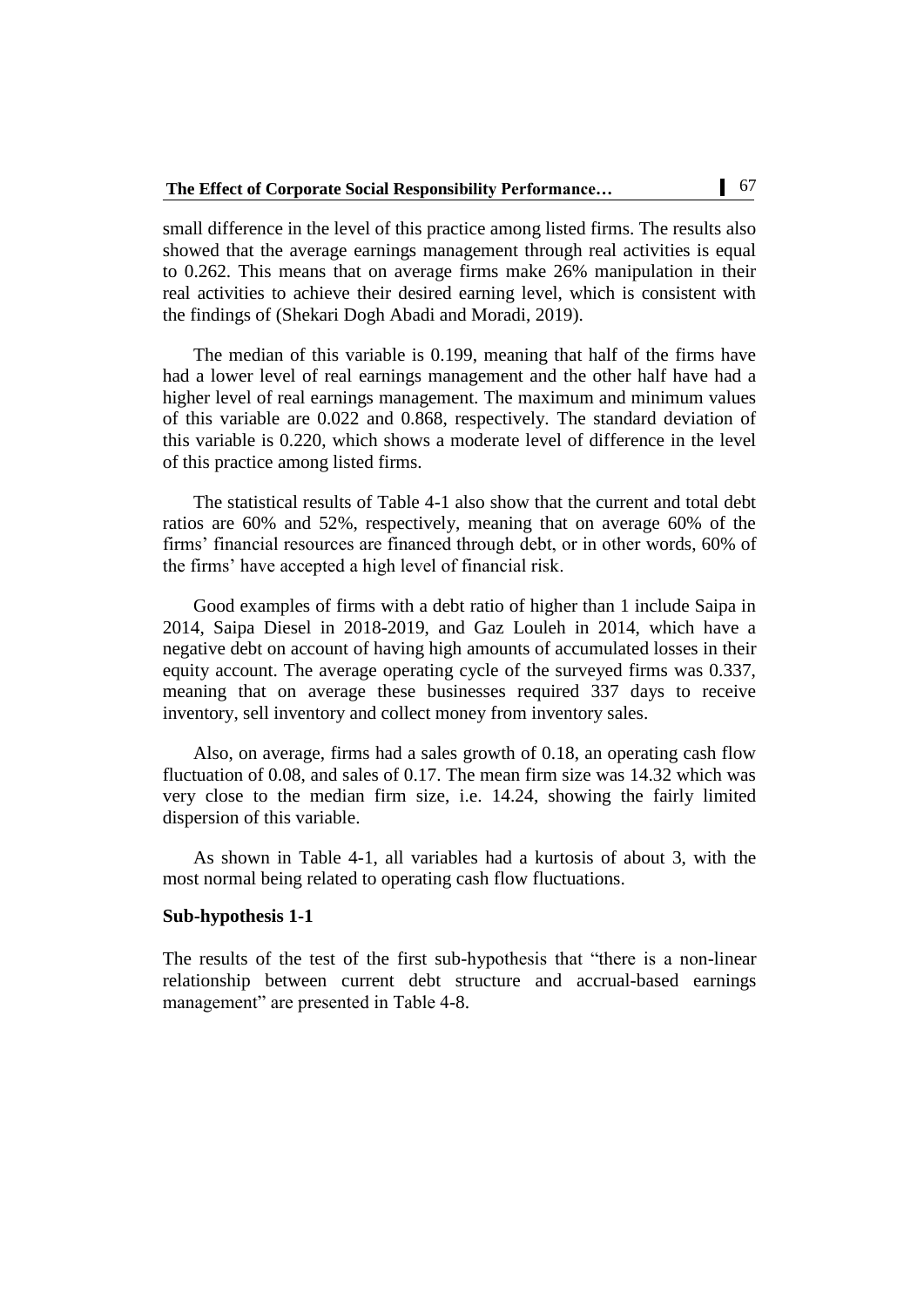| Variable                   | Coefficient                               | Error | t statistic                            | Probability of t<br>statistic |  |
|----------------------------|-------------------------------------------|-------|----------------------------------------|-------------------------------|--|
| <b>FDEBT</b>               | $-0/266$                                  | 0/076 | $-3.520$                               | 0.001                         |  |
| 2^FDEBT                    | 0/434                                     | 0/104 | 4.171                                  | 0.000                         |  |
| <b>CYCLE</b>               | 0/017                                     | 0/028 | 0.593                                  | 0.553                         |  |
| <b>RG</b>                  | $-0/009$                                  | 0/011 | $-0.841$                               | 0.400                         |  |
| <b>SDCFO</b>               | 0/359                                     | 0/057 | 6.267                                  | 0.000                         |  |
| <b>SDSALES</b>             | 0/024                                     | 0/026 | 0.936                                  | 0.350                         |  |
| <b>SIZE</b>                | $-0/028$                                  | 0/027 | $-1.048$                               | 0.295                         |  |
| C                          | 0/599                                     | 0/391 | 1.533                                  | 0.126                         |  |
|                            | Coefficient of determination              |       |                                        | $\cdot$ , ۳۸۸                 |  |
|                            | The adjusted coefficient of determination |       | .771                                   |                               |  |
| <b>F</b> statistic         |                                           |       | Y, Y, Y                                |                               |  |
| Probability of F statistic |                                           |       | $\mathbf{v} = \mathbf{v} + \mathbf{v}$ |                               |  |
|                            | Durbin Watson statistic                   |       | $Y, \cdot$ \ {                         |                               |  |

Table 2. Results of the regression model for the first sub-hypothesis

Source: research findings

As shown in Table 4-8, the probability value (or significance level) of F for this sub-hypothesis is 0.0000, which is smaller than 0.05. Therefore, the null hypothesis is rejected at the 95% confidence level, meaning that the model is statistically significant. The Durbin-Watson statistic for this sub-hypothesis is 2.014, indicating that there is no autocorrelation between the research variables. The obtained R-squared and adjusted R-squared show that about 36% and 38% of the variability of the dependent variable of the model are explained by its independent and control variables. Since the model is statistically significant, one can comment on the statistical significance of each variable.

According to the results of Table 4-8, the coefficient of the current debt ratio is -0.266 and its t statistic is significant at the 95% probability level. For the current debt ratio squared, the coefficient is 0.434 and the t statistic is significant at the 95% probability level. Therefore, there is an inverse nonlinear relationship between the current debt ratio and accrual-based earnings management. Given the negative sign of the coefficient for this debt ratio and the positive sign of the coefficient for the debt ratio squared, one can mathematically infer that the corresponding parabolic curve will be facing upwards, or in other words, the parabolic function will be u-shaped. Therefore, the first sub-hypothesis that "there is a non-linear relationship between current debt structure and accrual-based earnings management" is confirmed.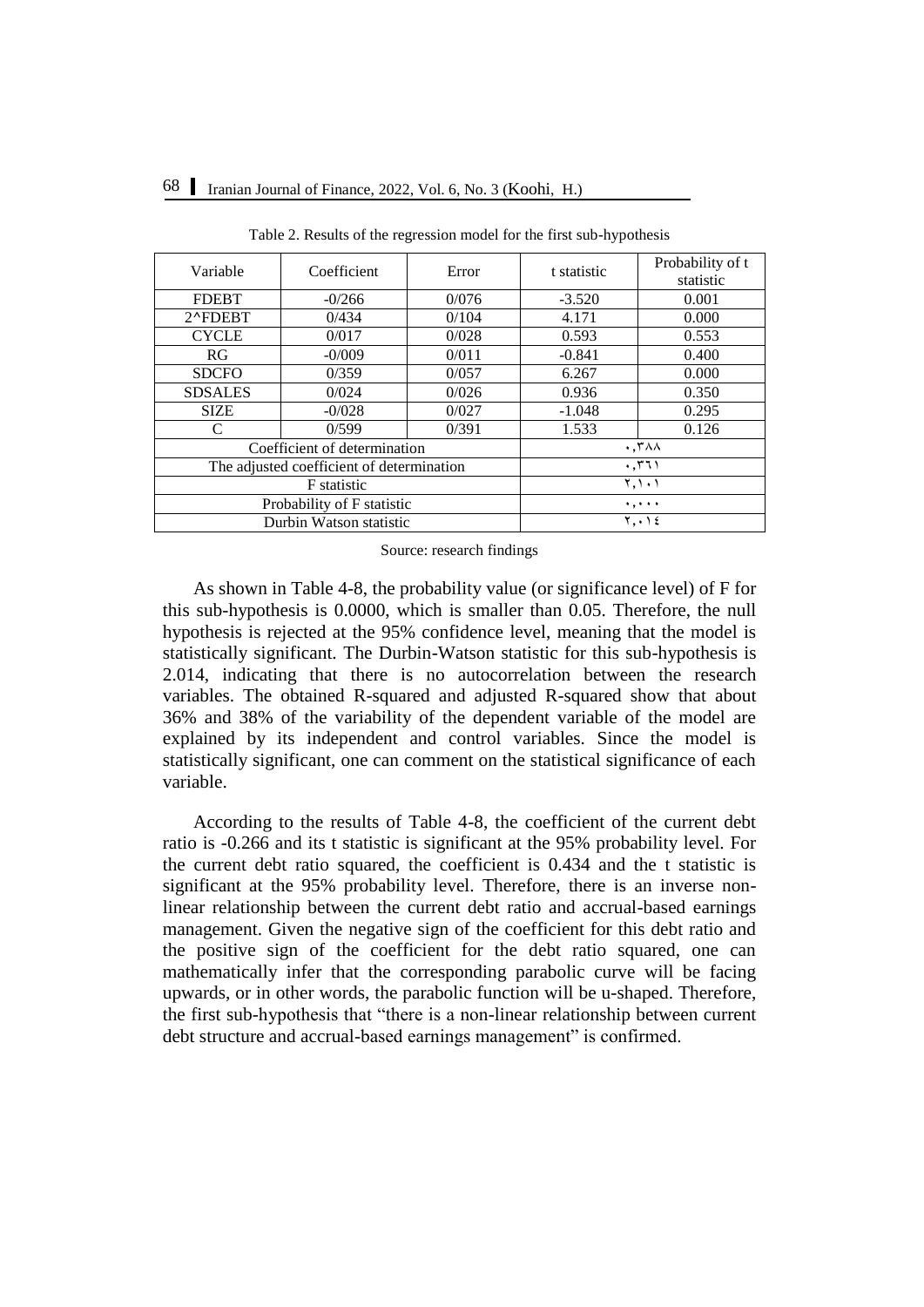#### **Sub-hypothesis 1-2**

The results of the test of the second sub-hypothesis that "there is a non-linear relationship between total debt structure and accrual-based earnings management" are provided in Table 4-9.

| Variable                   | Coefficient                               | Error | t statistic | Probability of t statistic |  |  |
|----------------------------|-------------------------------------------|-------|-------------|----------------------------|--|--|
| <b>FDEBT</b>               | $-0/240$                                  | 0/068 | $-3.533$    | 0.000                      |  |  |
| 2^FDEBT                    | 0/514                                     | 0/100 | 5.140       | 0.000                      |  |  |
| <b>CYCLE</b>               | 0/022                                     | 0/023 | 0.941       | 0.347                      |  |  |
| RG                         | $-0/011$                                  | 0/012 | $-0.928$    | 0.354                      |  |  |
| <b>SDCFO</b>               | 0/259                                     | 0/065 | 3.981       | 0.000                      |  |  |
| <b>SDSALES</b>             | 0/025                                     | 0/021 | 1.215       | 0.225                      |  |  |
| <b>SIZE</b>                | $-0/005$                                  | 0/007 | $-0.697$    | 0.486                      |  |  |
| C                          | 0/270                                     | 0/096 | 2.825       | 0.005                      |  |  |
|                            | Coefficient of determination              |       |             | .770                       |  |  |
|                            | The adjusted coefficient of determination |       |             | $\cdot$ , $\tau \tau \vee$ |  |  |
| <b>F</b> statistic         |                                           |       |             | 11.70.                     |  |  |
| Probability of F statistic |                                           |       |             | $\cdots$                   |  |  |
|                            | Durbin Watson statistic                   |       |             | 1.792                      |  |  |

Table 3. Results of the regression model for the second sub-hypothesis

Source: research findings

In Table 4-9, it can be seen that the probability value (or significance level) of F for this sub-hypothesis is 0.0000. Being smaller than 0.05 this probability value indicates that the null hypothesis is rejected at the 95% confidence level, meaning that the model is statistically significant. For this sub-hypothesis, the Durbin-Watson statistic is 1.694, showing that there is no autocorrelation. According to the obtained R-squared and adjusted R-squared, the independent and control variables of the model explain 13% and 12% of the variability of the dependent variable. Again, since the model is statistically significant, it is possible to comment on the statistical significance of each variable.

As the results of Table 4-9 show, for the total debt ratio, the coefficient is - 0.240 and the t statistic is significant at the 95% probability level. The coefficient of the total debt ratio squared is 0.514 and its t statistic is significant at the 95% probability level. The sign of the coefficient for the total debt ratio squared indicates that as the total debt ratio increases, accrual-based earnings management first decreases and then increases. Therefore, there is an inverse non-linear relationship between the total debt ratio and accrual-based earnings management. Overall, given the negative sign of the coefficient for the total debt ratio and the positive sign of the coefficient for the total debt ratio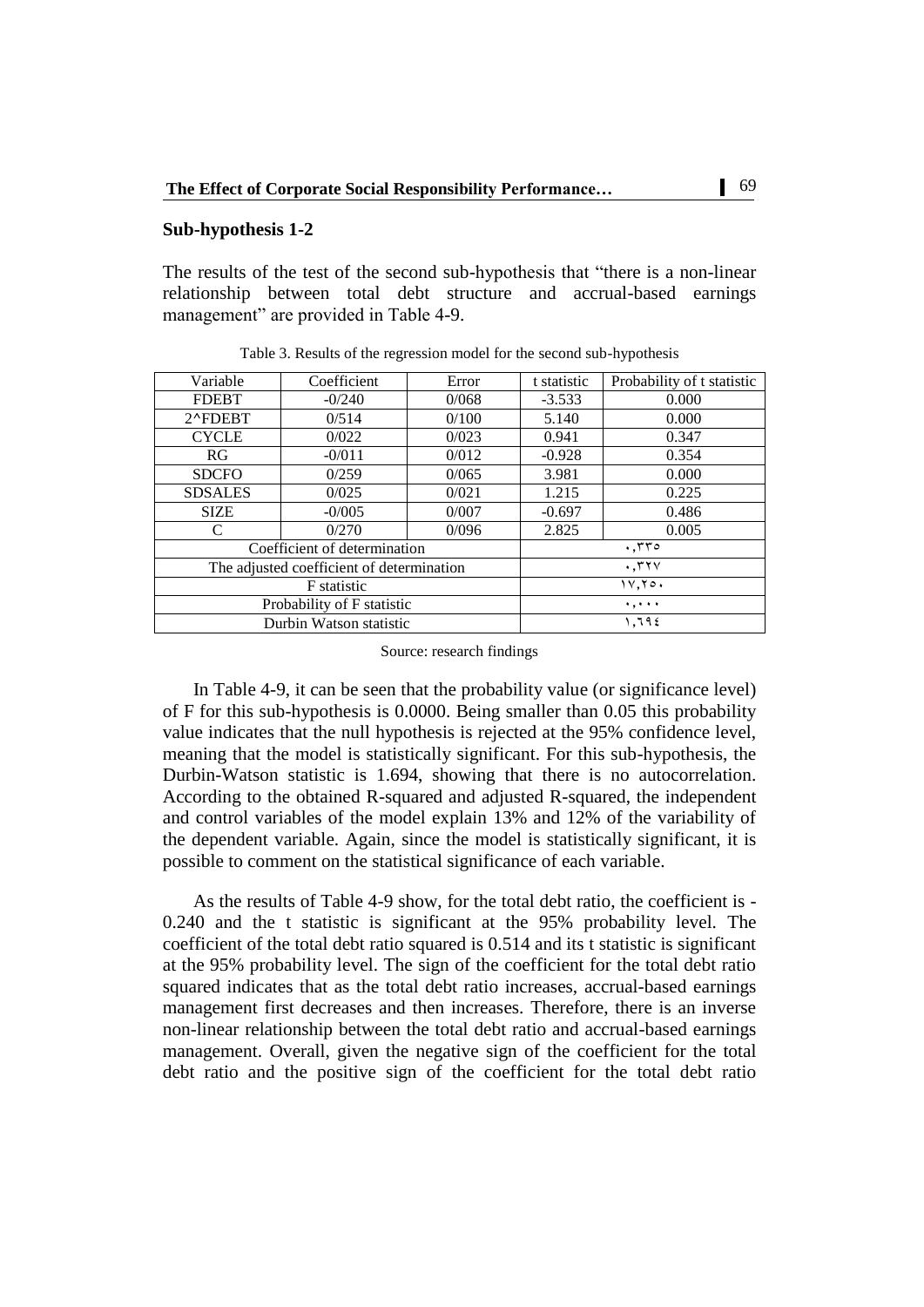squared, the corresponding parabolic curve will be u-shaped. Therefore, the second sub-hypothesis that "there is a non-linear relationship between total debt structure and accrual-based earnings management" is confirmed.

Regarding these results, it can be generally stated that when firms operate with a low level of debt, there tend to be fewer or no restrictive terms in their debt contracts, which means they can operate with a lower risk of breaching these contracts, and this reduces the incentive to manage earnings reports through accrual manipulation. However, when firms accumulate large amounts of debt, the relationship between debt and accrual-based earnings management becomes reversed. In firms with large debts, managers are incentivized to report good earnings so that the firm can meet the terms of its debt contracts as they are under pressure to avoid the penalties of breaking these terms. Therefore, these managers are more inclined to resort to accrual-based earnings management.

# **Sub-hypothesis 2-1**

The results of the test of the third sub-hypothesis that "there is a non-linear relationship between current debt structure and real earnings management" are given in Table 4-10.

| Variable                   | Coefficient                               | Error | t statistic                         | Probability of t<br>statistic |  |
|----------------------------|-------------------------------------------|-------|-------------------------------------|-------------------------------|--|
| <b>FDEBT</b>               | $-0/125$                                  | 0/062 | $-1.993$                            | 0.047                         |  |
| 2^FDEBT                    | 0/151                                     | 0/071 | 2.114                               | 0.035                         |  |
| <b>CYCLE</b>               | 0/171                                     | 0/027 | 6.369                               | 0.000                         |  |
| RG                         | 0/104                                     | 0/028 | 3.761                               | 0.000                         |  |
| <b>SDCFO</b>               | 0/676                                     | 0/106 | 6.355                               | 0.000                         |  |
| <b>SDSALES</b>             | 0/225                                     | 0/043 | 5.286                               | 0.000                         |  |
| <b>SIZE</b>                | 0/076                                     | 0/037 | 2.031                               | 0.043                         |  |
| C                          | $-0/943$                                  | 0/529 | $-1.781$                            | 0.076                         |  |
|                            | Coefficient of determination              |       |                                     | .71A                          |  |
|                            | The adjusted coefficient of determination |       | .017                                |                               |  |
| <b>F</b> statistic         |                                           |       | 7.757                               |                               |  |
| Probability of F statistic |                                           |       | $\ldots$                            |                               |  |
|                            | Durbin Watson statistic                   |       | $\mathbf{y} \cdot \cdot \mathbf{y}$ |                               |  |

Table 4. Results of the regression model for the third sub-hypothesis

Source: research findings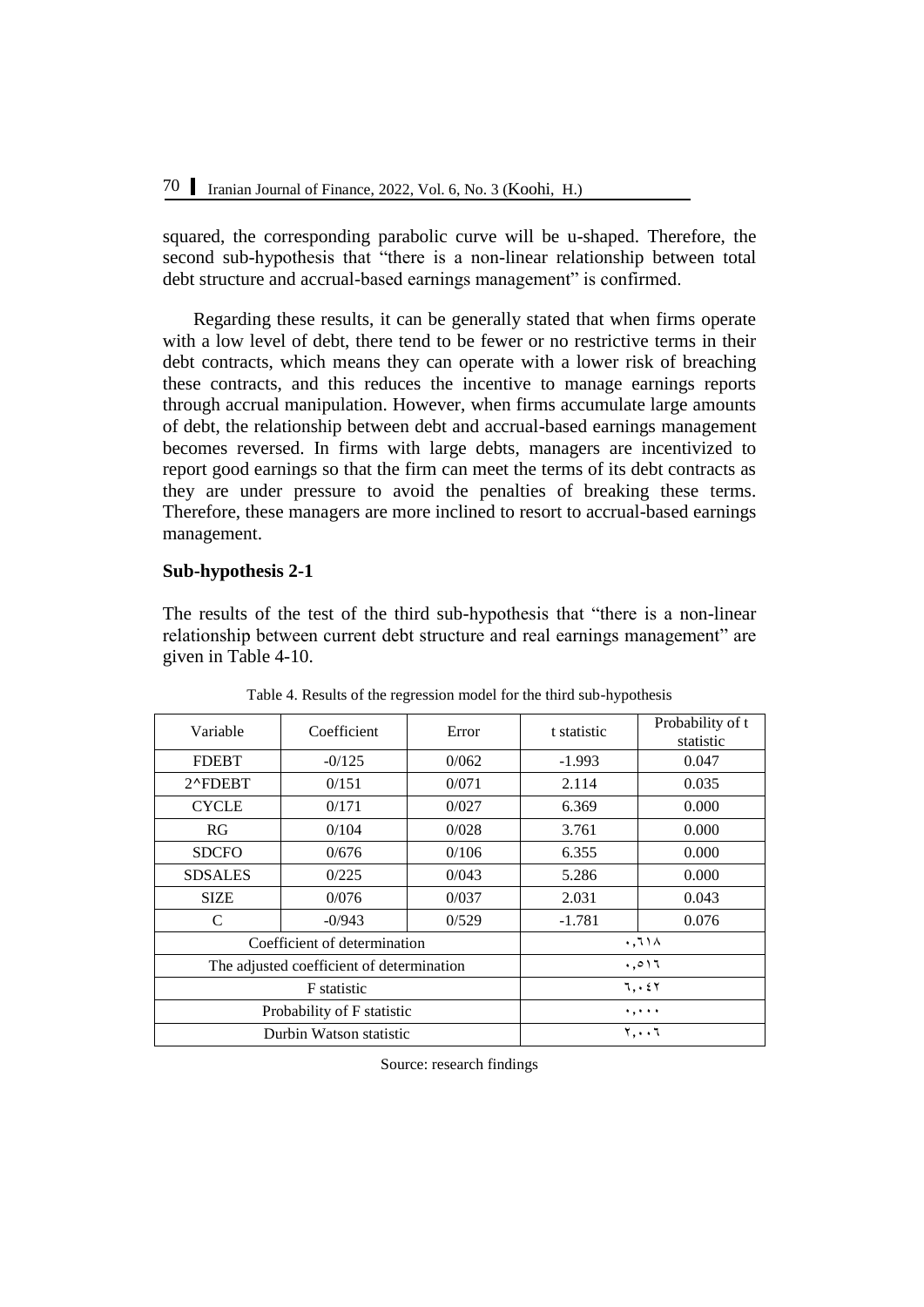As Table 4-10 shows, the probability value (or significance level) of F for this sub-hypothesis is 0.0000, which is less than 0.05. Therefore, the null hypothesis is rejected at the 95% confidence level, indicating that the model is statistically significant. The Durbin-Watson statistic for this sub-hypothesis is 2.006, which shows that there is no autocorrelation between the variables. The obtained R-squared and adjusted R-squared show that the independent and control variables explain 61% and 51% of the variability of the dependent variable. Given the statistical significance of the model, the statistical significance of individual variables can be discussed.

In Table 4-10, it can be seen that the coefficient of the current debt ratio is -0.125 and its t statistic is significant at the 95% probability level. For the current debt ratio squared, the coefficient is 0.152 and the t statistic is significant at the 95% probability level. This means that there is an inverse non-linear relationship between the current debt ratio and real earnings management. Given the negative sign of the coefficient for the current debt ratio and the positive sign of the coefficient for the current debt ratio squared, it can be mathematically inferred that the corresponding parabolic curve will be u-shaped. Therefore, the third sub-hypothesis that "there is a non-linear relationship between current debt structure and real earnings management" is also confirmed.

#### **Sub-hypothesis 2-2**

The results of the test of the fourth sub-hypothesis that "there is a non-linear relationship between total debt structure and real earnings management" are presented in Table 4-11.

| Variable                                  | Coefficient        | Error | t statistic   | Probability of t<br>statistic |
|-------------------------------------------|--------------------|-------|---------------|-------------------------------|
| <b>FDEBT</b>                              | 0/037              | 0/270 | 0.136         | 0.892                         |
| 2^FDEBT                                   | $-0/047$           | 0/177 | $-0.265$      | 0.792                         |
| <b>CYCLE</b>                              | 0/185              | 0/028 | 6.666         | 0.000                         |
| RG.                                       | 0/129              | 0/017 | 7.580         | 0.000                         |
| <b>SDCFO</b>                              | 0/452              | 0/224 | 2.017         | 0.044                         |
| <b>SDSALES</b>                            | 0/261              | 0/046 | 5.676         | 0.000                         |
| <b>SIZE</b>                               | 0/027              | 0/034 | 0.794         | 0.428                         |
| C                                         | $-0/291$           | 0/474 | $-0.614$      | 0.540                         |
| Coefficient of determination              |                    |       | $\cdot$ , ovv |                               |
| The adjusted coefficient of determination |                    |       |               | $\cdot$ , $2\wedge\vee$       |
|                                           | <b>F</b> statistic |       |               | 1, 22.                        |

Table 5. Results of the regression model for the fourth sub-hypothesis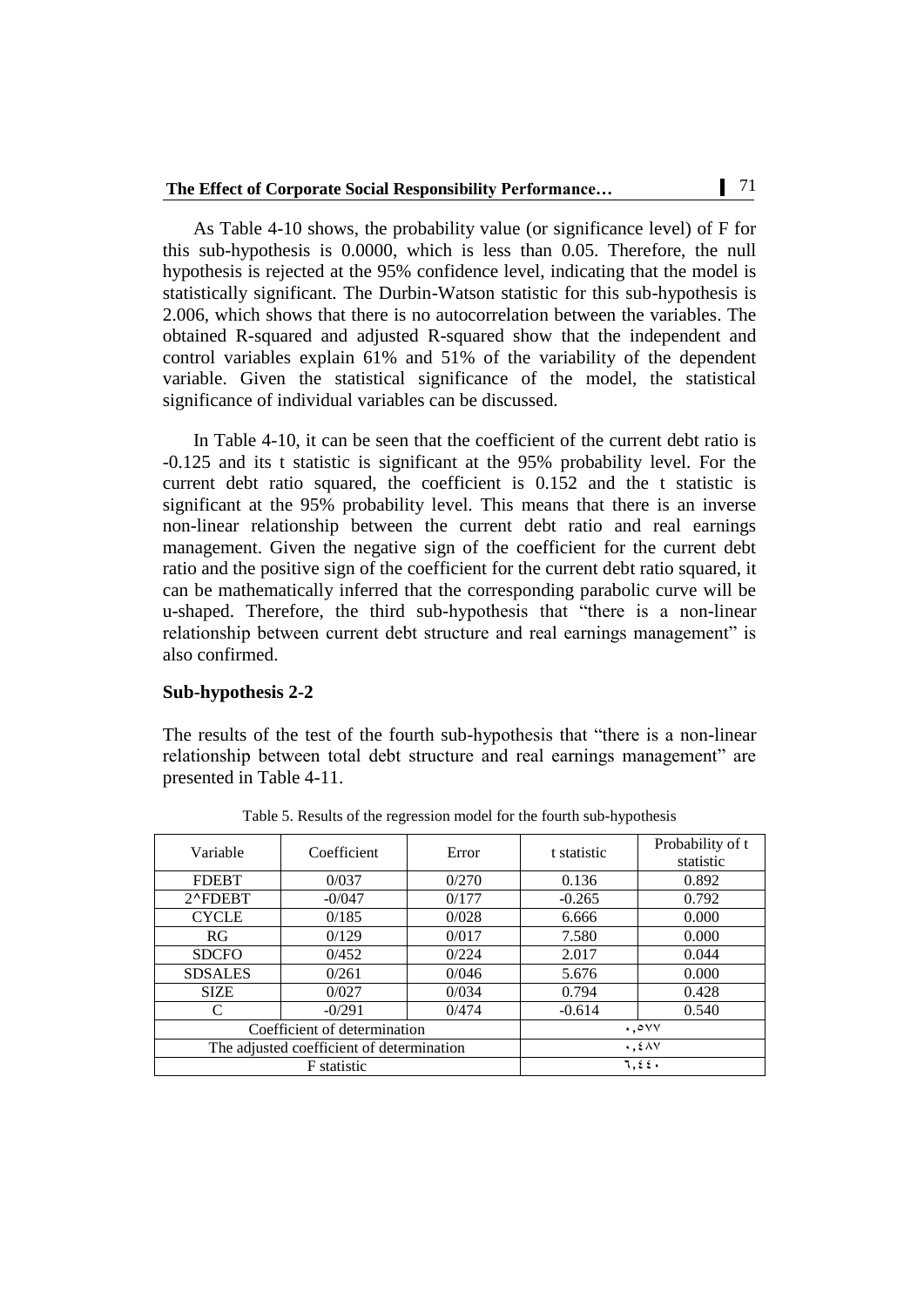# **Descriptive statistics**

After evaluating the CSR performance and identifying life cycle periods, descriptive statistics of other research variables are shown in Table 1.

The results show that on average 40% of the social responsibility performance of the sample companies is at a higher level than the directional distance function and 36% of this amount belongs to the maturity period of the company life cycle. Also, the level of significance of the variables indicates that they are normal.

| variable                                                         | mean     | media<br>n           | max                             | min              | standard<br>deviation | observati<br>on | $P-$<br>Value  |
|------------------------------------------------------------------|----------|----------------------|---------------------------------|------------------|-----------------------|-----------------|----------------|
| <b>Financial distress</b>                                        | 0/59     | $\mathbf{1}$         | 1                               | $\Omega$         | 0/49                  | 1120            | 0/0000         |
| Social responsibility<br>performance                             | 0/40     | $\boldsymbol{0}$     | 1                               | $\Omega$         | 0/49                  | 1120            | 0/0000         |
| Life cycle                                                       | 0/80     | $\mathbf{1}$         | $\mathbf{1}$                    | $\Omega$         | 0/39                  | 1120            | 0/0000         |
| social responsibility<br>performance (maturity<br>stage)         | 0/36     | $\overline{0}$       | $\mathbf{1}$                    | $\Omega$         | 0/48                  | 1120            | 0/0000         |
| social responsibility<br>performance (growth stage)              | 0/001    | $\theta$             | $\mathbf{1}$                    | $\Omega$         | 0/04                  | 1120            | 0/0000         |
| social responsibility<br>performance (decline stage)             | $\theta$ | $\theta$             | 1                               | $\Omega$         | 0/02                  | 1120            | 0/0000         |
| social responsibility<br>performance (recession<br>stage)        | 0/04     | $\boldsymbol{0}$     | $\mathbf{1}$                    | $\boldsymbol{0}$ | 0/02                  | 1120            | 0/0000         |
| Size of company                                                  | 14/15    | 13/76                | 18/<br>82                       | 11/04            | 1/59                  | 1120            | 0/0000         |
| The ratio of total debts to<br>total assets                      | 0/59     | 0/59                 | 1/5<br>7                        | 0/02             | 0/21                  | 1120            | 0/0000         |
| variable                                                         | mean     | media<br>$\mathbf n$ | max                             | min              | standard<br>deviation | observati<br>on | $P -$<br>Value |
| The ratio of goods and<br>receivable accounts to total<br>assets | 0/49     | 0/51                 | 0/8<br>8                        | $\Omega$         | 0/19                  | 1120            | 0/0000         |
| loss                                                             | 0/09     | $\overline{0}$       | 1                               | $\Omega$         | 0/28                  | 1120            | 0/0000         |
| return on assets ratio                                           | 0/15     | 0/14                 | 0/6<br>3                        | $\overline{0}$   | 0/14                  | 1120            | 0/0000         |
| Sales to total assets ratio                                      | 1/05     | 0/84                 | 6/8<br>$\overline{\mathcal{L}}$ | 0/09             | 0/80                  | 1120            | 0/0000         |
| total receivables to total<br>assets ratio                       | 0/28     | 0/27                 | 0/7<br>8                        | 0/01             | 0/17                  | 1120            | 0/0000         |

Table 6. Descriptive statistics of research variables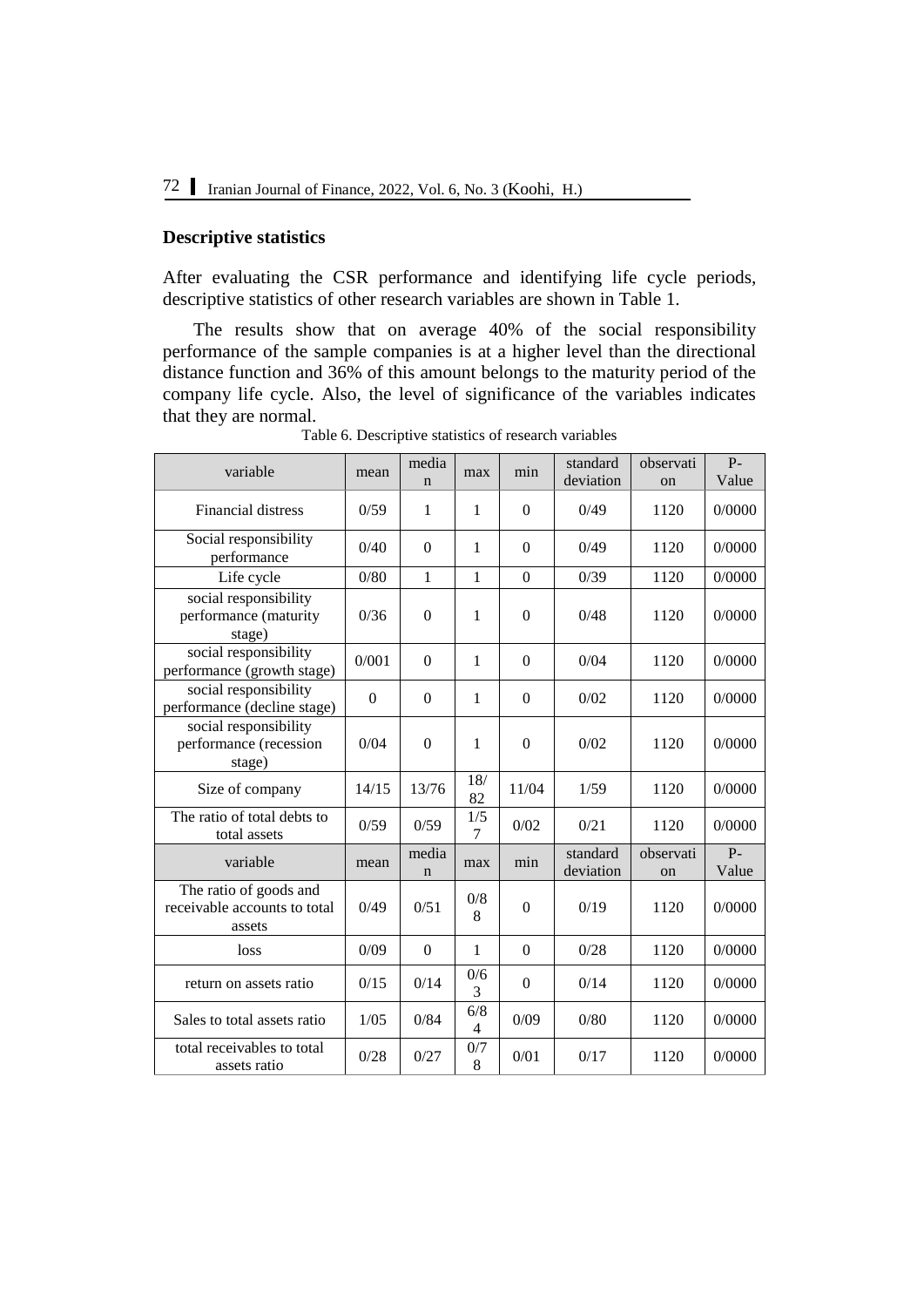### **Chow test or F-Limer**

Before estimating the hypotheses, an appropriate test method is needed to be selected to obtain the desired results. We first determined whether the data is pooling or panel using the Chow or f-Limer test.

If the significance level of this test is less than the error considered in the research, the data is a panel and otherwise, the data is polling. The results of Table 2 show that the significance level of the f-Limer test in all models is less than 0.05 error. H0 assumption based on Pulling data is then rejected and the panel data is selected as a result. Next, we use the Hausman test to determine the type of test (fixed or random effects).

|         | H0: Data is pooling |         | H1: Data is a panel   |                         |                    |
|---------|---------------------|---------|-----------------------|-------------------------|--------------------|
| Model   | Statistic F         | P-Value | Degrees of<br>freedom | Test result             | Approved<br>method |
| Model 1 | 12/81               | 0/0000  | 111/99                | H <sub>0</sub> rejected | Data is panel      |
| Model 2 | 13/32               | 0/0000  | 111/99                | H <sub>0</sub> rejected | Data is panel      |

Table 7. Chow (F-Limer) test results

#### **Hausman test**

According to the results of the Chow test and the approving the data is a panel, it is possible to determine the estimation method with fixed or random effects performing the Hausman test. If the significance level is less than the desired error, the pattern of the fixed effects should be used, but if it is greater than the research error level, the pattern of the random effects is used. Table 3 shows that the significance level in all models is less than 0.05. As a result, the H0 hypothesis is rejected and the model estimation must be performed with fixed effects.

Table 8. Hausman test results

|         | H1: Data is tested with fixed effects | H0: Data is tested with random<br>effect |                       |                         |                    |
|---------|---------------------------------------|------------------------------------------|-----------------------|-------------------------|--------------------|
| Model   | Statistic $x^2$                       | P-Value                                  | Degrees of<br>freedom | Test result             | Approved<br>method |
| Model 1 | 47/68                                 | 0/0000                                   |                       | H <sub>0</sub> rejected | Fixed effects      |
| Model 2 | 53/39                                 | 0/0000                                   | 13                    | H <sub>0</sub> rejected | Fixed effects      |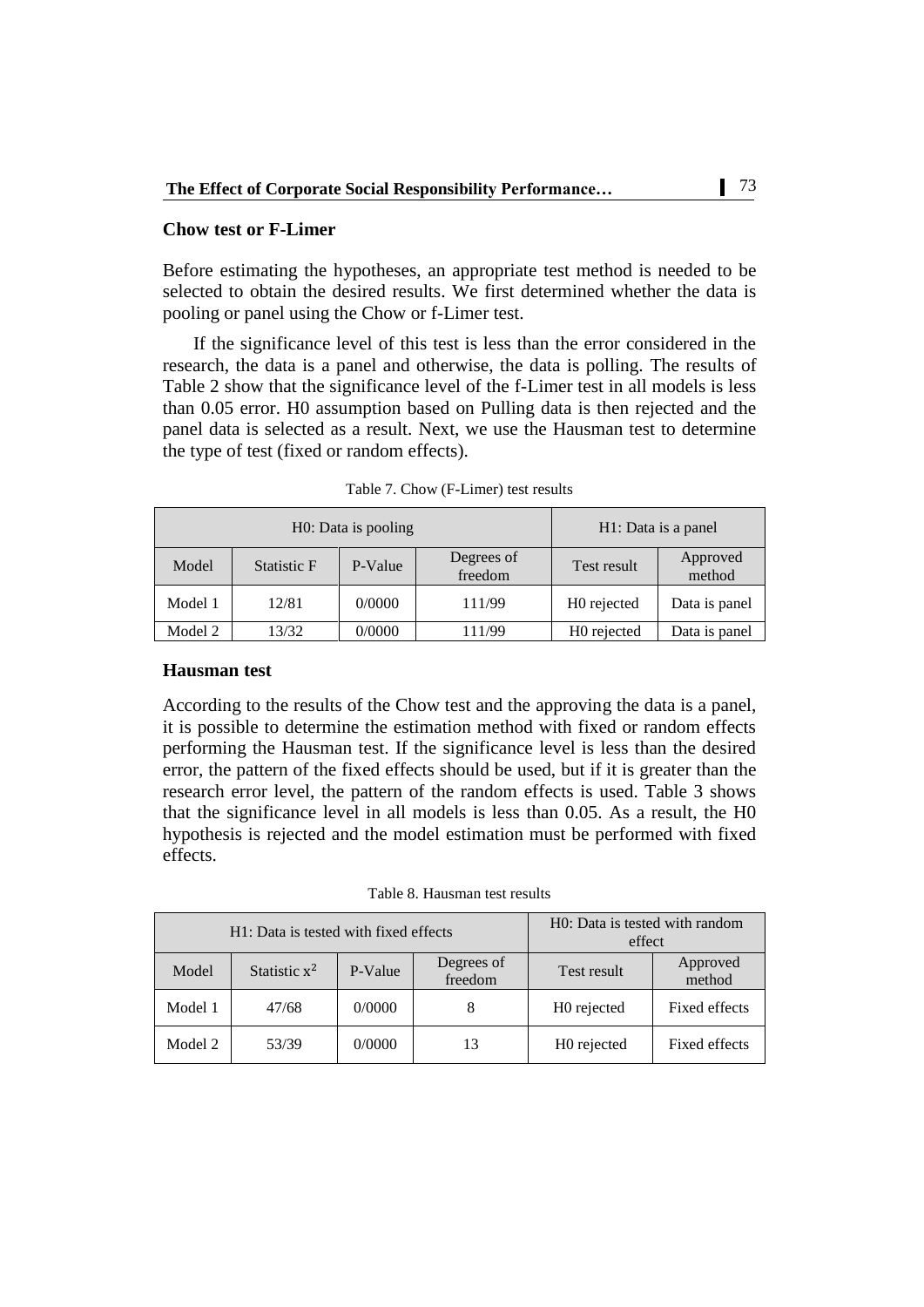#### **Hypothesis test results**

The first hypothesis test on the social responsibility performance has a significant effect on financial distress, with the fixed effects of panel data, the results of which are presented in Table 4. The statistic of F is equal to 50.6343 and the significance level (0.0000) indicates the high reliability of the model at the 99% confidence level. Durbin Watson's (DW) statistic with a value of 2.24 shows no autocorrelation in the remainder of the model. The adjusted coefficient of determination indicates that the independent variables cover about 84% of the dependent variable changes.

| $FD_{1,t} = \beta_0 + \beta_1 CSRP_{i,t} + \beta_2 SIZE_{i,t} + \beta_3 LEV + \beta_4 INVREC_{i,t} + \beta_5 LOS_{i,t} + \beta_6 ROA_{i,t}$<br>+ $\beta_7$ TURN <sub>i,t</sub> + $\beta_8$ QUICK <sub>i,t</sub> + $\varepsilon$ <sub>i,t</sub> |                                         |                                                  |                              |           |        |  |  |
|------------------------------------------------------------------------------------------------------------------------------------------------------------------------------------------------------------------------------------------------|-----------------------------------------|--------------------------------------------------|------------------------------|-----------|--------|--|--|
| variables                                                                                                                                                                                                                                      | symbol                                  | coefficient                                      | $t-$<br>statistic            | P-Value   |        |  |  |
|                                                                                                                                                                                                                                                | Constant                                | C                                                | 1/3551                       | 3/4148    | 0/0007 |  |  |
| Social responsibility performance                                                                                                                                                                                                              | <b>CSRP</b>                             | 0/0152                                           | 0/4604                       | 0/6453    |        |  |  |
| Size of company                                                                                                                                                                                                                                | <b>SIZE</b>                             | $-0/0513$                                        | $-1/9203$                    | 0/0551    |        |  |  |
| The ratio of total debts to total assets                                                                                                                                                                                                       | <b>LEV</b>                              | 0/8402                                           | 6/9015                       | 0/0000    |        |  |  |
| The ratio of goods and receivable accounts<br>to total assets                                                                                                                                                                                  | <b>INVREC</b>                           | $-0/4025$                                        | $-3/3536$                    | 0/0008    |        |  |  |
|                                                                                                                                                                                                                                                | loss                                    | <b>LOSS</b>                                      | $-0/2667$                    | $-6/4796$ | 0/0000 |  |  |
|                                                                                                                                                                                                                                                | return on assets ratio                  | <b>ROA</b>                                       | $-1/3092$                    | $-8/9215$ | 0/0000 |  |  |
|                                                                                                                                                                                                                                                | Sales to total assets ratio             | <b>TURN</b>                                      | $-0/0942$                    | $-3/5162$ | 0/0005 |  |  |
|                                                                                                                                                                                                                                                | total receivables to total assets ratio | <b>QUICK</b>                                     | 0/1086                       | 0/7496    | 0/4537 |  |  |
|                                                                                                                                                                                                                                                |                                         | Weight statistics                                |                              |           |        |  |  |
| $R^2$                                                                                                                                                                                                                                          | 0/86                                    | Statistic f(50/9581)<br>Significance level $(F)$ | (0/0000)                     |           |        |  |  |
| Adj. $R^2$                                                                                                                                                                                                                                     | 0/84                                    |                                                  | Durbin Watson (DW) statistic |           | 2/23   |  |  |

Table 9: Test results of the first hypothesis using panel data and fixed effects

The t-statistic with a value of 0.4604 and a significance level of 0.6453 for CSRP in the first hypothesis test shows that social responsibility performance does not affect financial distress. The results also show that the value of tstatistic for SIZE, LEV, INVREC, ROA, TURN, LOSS, and QUICK are - 1.9203 (negative and significant), 6.9015 (positive and significant), -3.3536 (negative and significant), 8- 9215 (negative and significant), -3.5162 (negative and significant), -6.4796 (negative and significant) and 0.7966 (no relationship) respectively. The t-statistic for the width of the origin is equal to 3.4148 and the significance level with the value of 0.0007 indicates a significant relationship with the dependent variable; Therefore, according to the obtained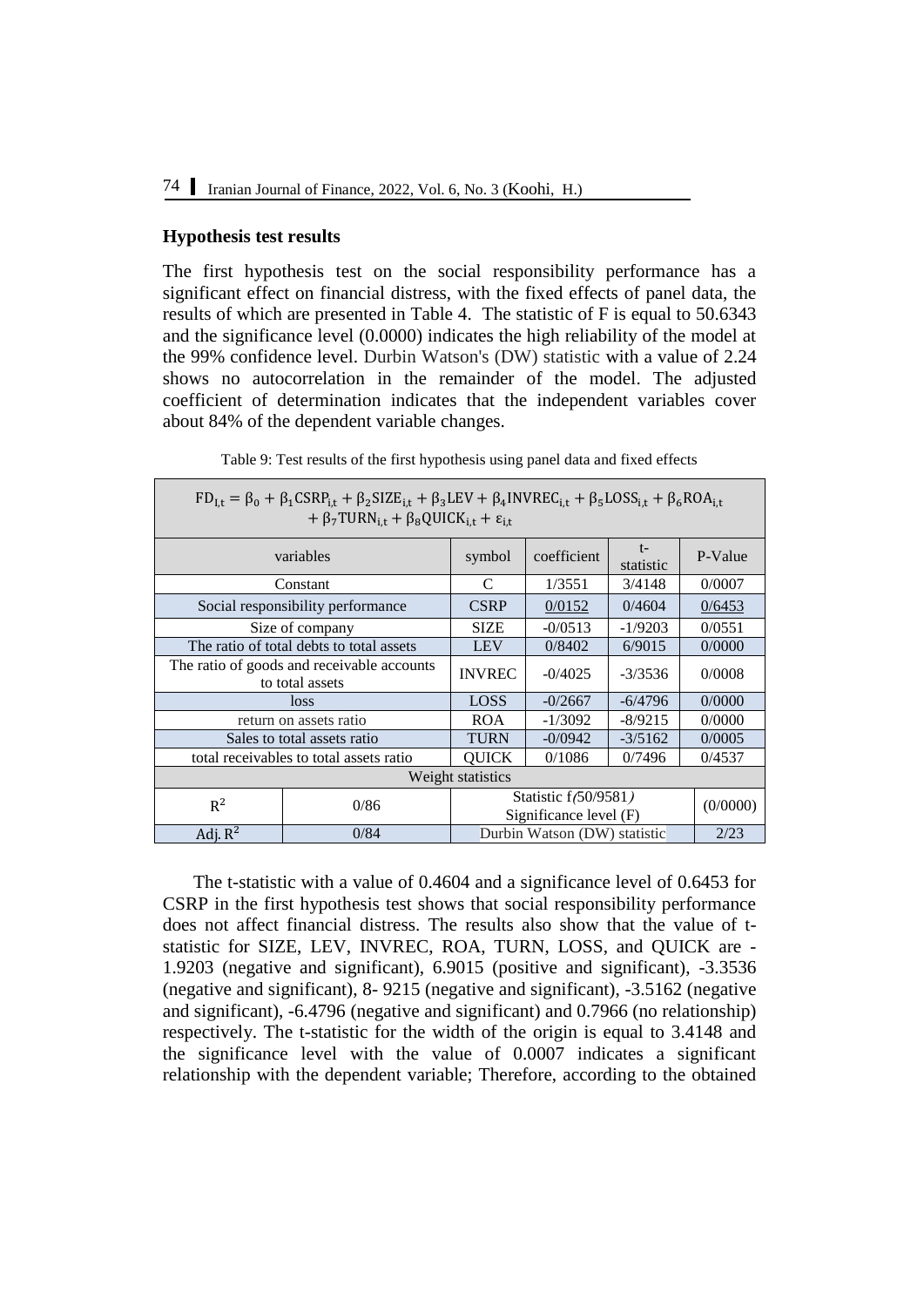results, the first hypothesis is rejected.

The test of the second hypothesis, that the life cycle of the company moderates the effect of social responsibility performance on financial distress has been performed with fixed effects, the results of which are presented in Table 5. According to the f-statistic with a value of 50.6856 and a significance level of 0.0000 and also with the value of Durbin Watson (DW) statistic which is close to 2, it can be claimed that the model has a high level of reliability. Also, the value of the adjusted coefficient of determination shows that about 84% of the changes in the dependent variable can be explained by independent and control variables.

| $FT_{i,t} = \beta_0 + \beta_1 CSRP_{i,t} + \beta_2 LCM_{i,t} + \beta_3 (CSR * LCM)_{i,t} + \beta_4 (CSR * LCG)_{i,t}$<br>+ $\beta_5(CSR * LCD)_{i,t}$ + $\beta_6(CSR * LCR)_{i,t}$ + $\beta_7 SIZE_{i,t}$ + $\beta_8 LEV$ + $\beta_9 IN VREC_{i,t}$<br>+ $\beta_{10}$ LOSS <sub>i,t</sub> + $\beta_{11}$ ROA <sub>i,t</sub> + $\beta_{12}$ TURN <sub>i,t</sub> + $\beta_{13}$ QUICK <sub>i,t</sub> + $\varepsilon_{i,t}$ |                                                               |             |               |                                                |                   |          |
|--------------------------------------------------------------------------------------------------------------------------------------------------------------------------------------------------------------------------------------------------------------------------------------------------------------------------------------------------------------------------------------------------------------------------|---------------------------------------------------------------|-------------|---------------|------------------------------------------------|-------------------|----------|
|                                                                                                                                                                                                                                                                                                                                                                                                                          | variables                                                     |             | symbol        | coefficient                                    | t-<br>statistic   | P-Value  |
|                                                                                                                                                                                                                                                                                                                                                                                                                          | constant                                                      |             | C             | 1/5416                                         | 4/0160            | 0/0001   |
|                                                                                                                                                                                                                                                                                                                                                                                                                          | Social responsibility performance                             |             | <b>CSRP</b>   | 0/1946                                         | 2/8629            | 0/0043   |
|                                                                                                                                                                                                                                                                                                                                                                                                                          | Life cycle (maturity)                                         |             | <b>LCM</b>    | 0/0045                                         | 0/1649            | 0/8690   |
| Social responsibility performance in the<br>maturity stage                                                                                                                                                                                                                                                                                                                                                               |                                                               |             | CSRP*LCM      | $-0/2094$                                      | $-3/3116$         | 0/0010   |
| Social responsibility performance in the<br>growth stage                                                                                                                                                                                                                                                                                                                                                                 |                                                               |             | CSRP*LCG      | $-0/3188$                                      | $-1/9381$         | 0/0529   |
| Social responsibility performance in the<br>decline stage                                                                                                                                                                                                                                                                                                                                                                |                                                               |             | CSRP*LCD      | $-0/1416$                                      | $-0/6782$         | 0/4977   |
| Social responsibility performance recession<br>stage                                                                                                                                                                                                                                                                                                                                                                     |                                                               |             | CSRP*LCE      | 0/1121                                         | 2/0883            | 0/0370   |
|                                                                                                                                                                                                                                                                                                                                                                                                                          | Size of company                                               |             | <b>SIZE</b>   | $-0/0633$                                      | $-2/3808$         | 0/0175   |
|                                                                                                                                                                                                                                                                                                                                                                                                                          | The ratio of total debts to total assets                      |             | <b>LEV</b>    | 0/8184                                         | 6/8171            | 0/0000   |
|                                                                                                                                                                                                                                                                                                                                                                                                                          | The ratio of goods and receivable accounts<br>to total assets |             | <b>INVREC</b> | $-0/4814$                                      | $-4/0328$         | 0/0001   |
|                                                                                                                                                                                                                                                                                                                                                                                                                          | loss                                                          | <b>LOSS</b> |               | $-0/2597$                                      | $-6/3129$         | 0/0000   |
|                                                                                                                                                                                                                                                                                                                                                                                                                          | variables                                                     |             | symbol        | coefficient                                    | $t-$<br>statistic | P-Value  |
|                                                                                                                                                                                                                                                                                                                                                                                                                          | return on assets ratio                                        |             | <b>ROA</b>    | $-1/2441$                                      | $-8/5256$         | 0/0000   |
|                                                                                                                                                                                                                                                                                                                                                                                                                          | Sales to total assets ratio                                   |             | <b>TURN</b>   | $-0/1323$                                      | $-4/8427$         | 0/0000   |
| total receivables to total assets ratio                                                                                                                                                                                                                                                                                                                                                                                  |                                                               |             | <b>QUICK</b>  | 0/1483                                         | 1/0320            | 0/3023   |
|                                                                                                                                                                                                                                                                                                                                                                                                                          | Weight statistics                                             |             |               |                                                |                   |          |
| $R^2$                                                                                                                                                                                                                                                                                                                                                                                                                    | 0/86                                                          |             |               | Statistic f(50/6856)<br>Significance level (F) |                   | (0/0000) |
| Adj. $R^2$                                                                                                                                                                                                                                                                                                                                                                                                               | 0/84                                                          |             |               | Durbin Watson (DW) statistic                   |                   | 2/26     |

Table 10. Test results of the second hypothesis using panel data and fixed effects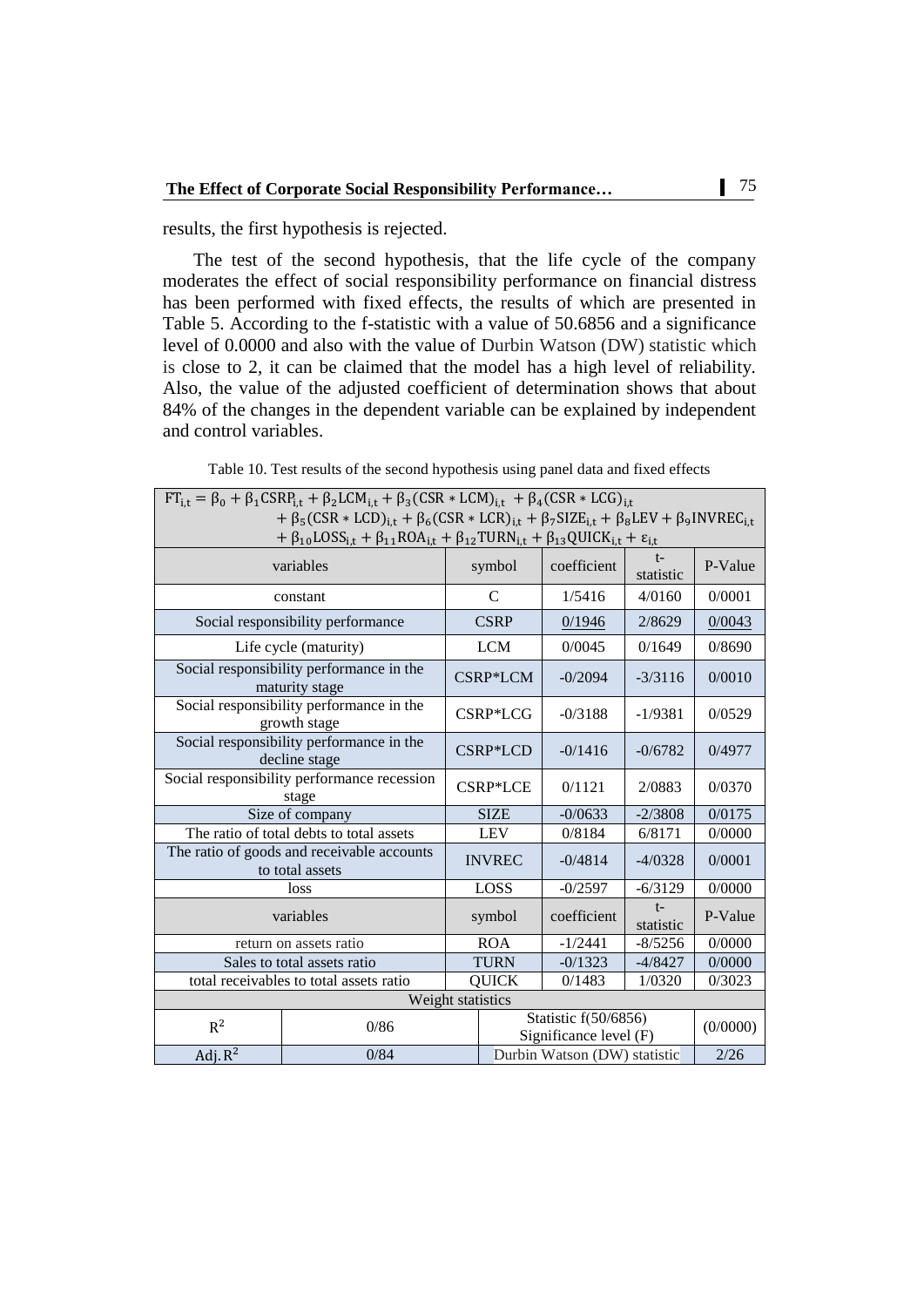The results of Table 5 show that t-statistic with a value of 2.8629 and a significance level of 0.0043 is positive and significant for the CSRP variable at an error level of 0.05. The results also show that the value of t-statistic for LCM is -0.1649 (no correlation), for CSRP \* LCM, is -3.316 (negative and significant), for CSRP \* LCG, is -1.9381 (negative and Significant), for CSRP \* LCD is -0.6782 (no relationship), for CSRP \* LCE is 2.083 (positive and significant), for SIZE is -280.380 (negative and significant), for LEV is 6.8171 (positive and significant), for INVREC is -0.328 (negative and significant), for ROA is 8-5256 (negative and significant), for TURN is -4.2749 (negative and significant) , For LOSS is -6.29595 (negative and significant) and for QUICK is 1.0320 (no relationship). The t-statistic for the width of the origin is 4.0160 and the significance level with the value of 0.0001 indicates a significant relationship with the dependent variable; The results indicate that the life cycle has moderated the effect of social responsibility performance on financial distress. Therefore, according to the obtained results, the second hypothesis is confirmed.

# **Conclusion**

Previous literature shows that companies can reduce business risk and financial distress through social responsibility management (Zabihi et al, 2017, jo et al,.2012, Al-HadiaA et al, 2017, Boubaker et al,.2020). Also, companies with high social responsibility performance have more credibility (Jiraporn et al, 2014, Boubaker et al, 2020). This makes it easier for companies to access financial resources (Safari Graili 2018, Cheng et al, 2014, He, et al, 2018), On the other hand, past research shows that the performance of social responsibility varies throughout the life cycle of the company (Dickinson, 2011, Habib and Hasan 2015, Al-HadiaA et al,.2017).

To answer the research questions, we divided the life cycle of the company into 5 stages according to the model (Dickinson, 2011): emergence, growth, maturity, decline, and recession. we removed the emergence stage in this study because the companies are not listed in the stock market from the beginning and their data is not available; By testing the first hypothesis that states social responsibility performance has a significant effect on financial distress, we conclude that social responsibility performance at 95% confidence level does not affect financial distress; Thus the first hypothesis is rejected; But by testing the second hypothesis that says life cycle of the company moderates the effect of social responsibility on financial distress, we came to different results.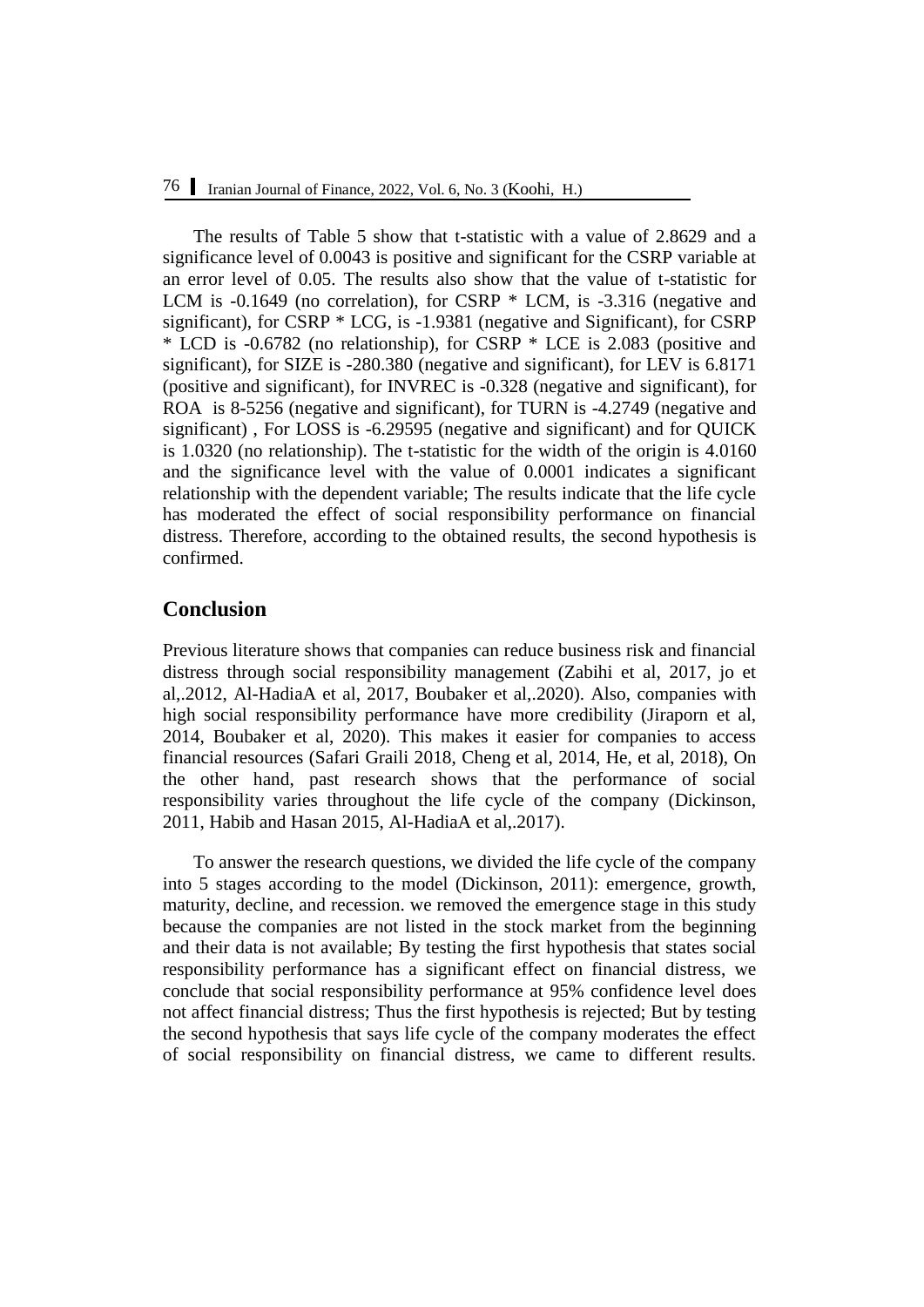Findings show that the combined variables of social responsibility performance and life cycle in growth and maturity stages, at 99% confidence level, have a negative and significant effect on financial distress; That is, they are jointly reducing financial distress. The combined variable in the decline stage indicates the absence of a relationship and the combined variable in the recession stage shows a positive and significant relationship with the dependent variable. In other words, companies pay more attention to social responsibility because they compete more in the stages of growth and maturity than in other stages of the life cycle. Therefore; According to the results, it can be interpreted that the company's life cycle and social responsibility performance together have a negative and significant effect on financial distress and reduce it So the second hypothesis is confirmed. The results of this study are consistent with the results of Boubaker et al. (2020), Zhao and Xiao (2018); Al-HadiaA et al. (2017), and Rezazadeh and Yarahmadi (2004).

According to the obtained results, it is suggested to investors pay more attention to companies that are in the stage of growth and maturity and have high social responsibility performance to reduce their investment risk. One of the limitations of this study is the inconsistency of the social responsibility reports of the companies listed on the Tehran Stock Exchange. There is no specific standard for the activity reports of the board of directors. Therefore, it is suggested to the stock exchange as an observer to establish a specific standard for social responsibility classification and reporting so that companies can be ranked and compared in terms of social responsibility performance. It is also suggested to measure the financial distress by other methods to examine their effect on CSR performance.

# **Declaration of Conflicting Interests**

The authors declared no potential conflicts of interest concerning the research, authorship and, or publication of this article.

# **Funding**

The authors received no financial support for the research, authorship and, or publication of this article.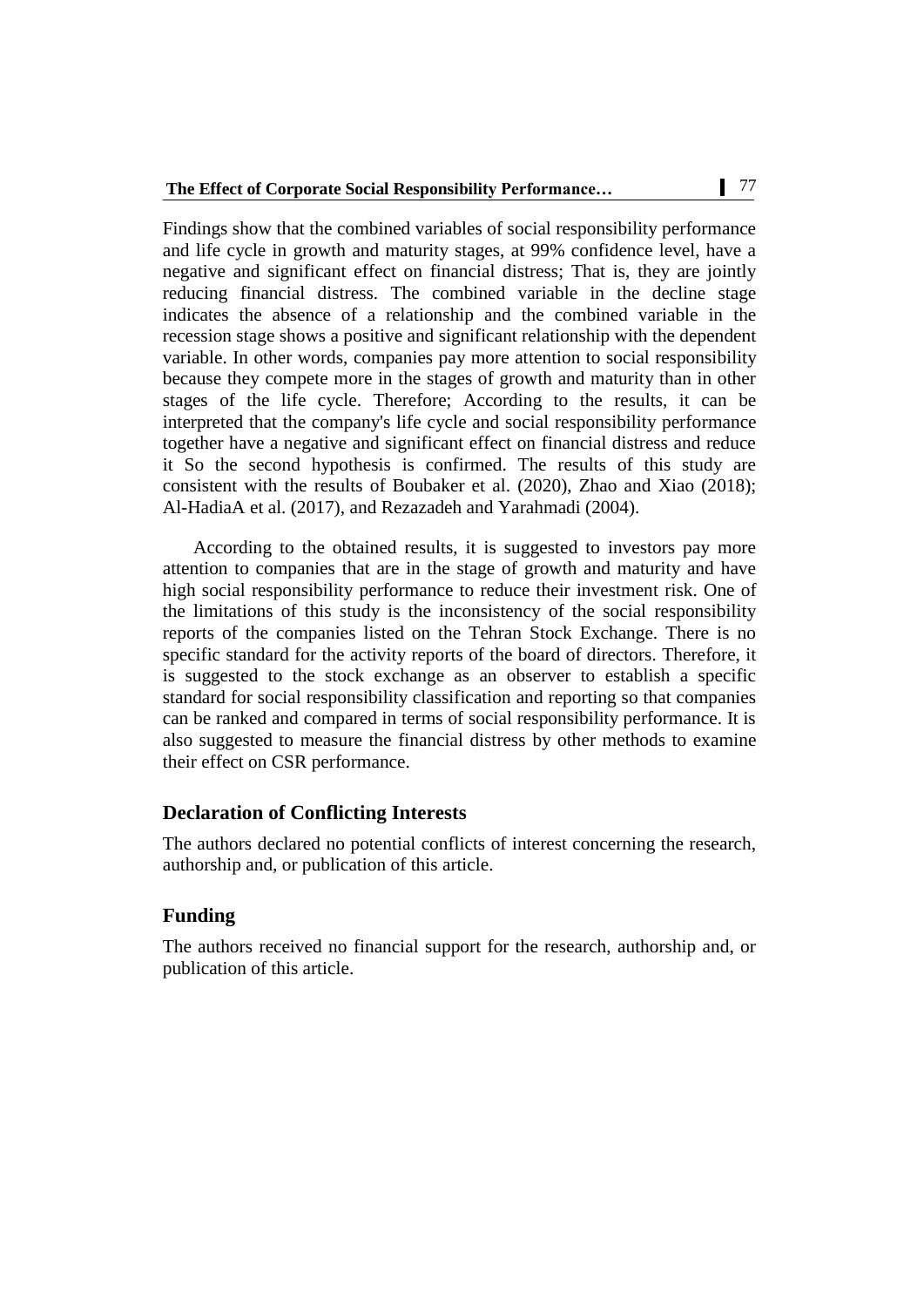# **References**

- Alexander Dyck, Karl V. Lins, Lukas Roth, Hannes F. W. (2018), Do in- institutional investors drive corporate social responsibility? International evidence, *Journal of Financial Economics*, DOI: [https://doi.org/10.1016/j.jÞneco. 8-13.](https://doi.org/10.1016/j.jÞneco.%208-13)
- Al-HadiaA. Chatterjeeb B. Yaftianc A. Taylor G. Monzur Hasan M. (2017), Corporate social responsibility performance, financial distress, and firm life cycle: evidence from Australia, *Accounting and Finance*, 12, 1-29.
- Almeida, H. Campello, M. (2007), Financing constraints, asset tangibility, and corporate investment, *Review of Financial Studies*, 20, 1429–1460.
- Altman, E. I., and E. Hotchkiss, (2006), Corporate Financial Distress and Bankruptcy: Predict and Avoid Bankruptcy, *Analyze and Invest in Distressed Debt* (Wiley, USA).
- Aparicio, J, Kapelko, M. (2019), Enhancing the Measurement of Composite Indicators of Corporate Social Performance, *Social Indicators Research*, 144:807–826. [https://doi.org/10.1007/s11205-018-02052-1.](https://doi.org/10.1007/s11205-018-02052-1)
- Apergis, N. Bhattacharya, M. Inekwe, J. (2019), Prediction of financial distress for multinational corporations: Panel estimations across countries, *Applied Economics*, DOI: 10.1080/00036846.2019.1589646.
- Arab Salehi, Mehdi; Sadeghi, Ghazal; Moinuddin, Mahmoud (2013). The Relationship between Social Responsibility and the Performance of Companies Listed on the Tehran Stock Exchange, *Empirical Accounting Research*, 3 (9), 1- 20.
- Ataabadi, Abdul Majid Abdul Baqi; Mir Lohi, Seyed Mojtaba (2019). Life cycle, financial distress and restructuring strategies, *accounting advances of Shiraz University*, 11 (1), 251-221.
- Attig, N. S. El Ghoul, O. Guedhami, and J. Suh, (2013), Corporate social responsibility and credit ratings, *Journal of Business Ethics* 117, 679–694.
- Avi-Yonah, R. S. 2008, Corporate social responsibility and strategic tax behavior, in W. Schon, ed. € *Tax and Corporate Governance (Springer-Verlag, Berlin Heidelberg)*, 183–198.
- Barzegar, Ghodratollah; Ghavasi, Mohammad (2016). Study of the Relationship between the Level of Disclosure of Social Responsibility and Profit Sharing Policy, *Accounting Knowledge*, 7 (24), 180-155.
- Berger, P. G. E. Ofek, and I. Swary. (1999), Investor valuation of the abandonment option, *Journal of Financial Economics* 42, 257–287.
- Borghesi, R. Houston, J.F. Naranjo, A. (2014), Corporate socially responsible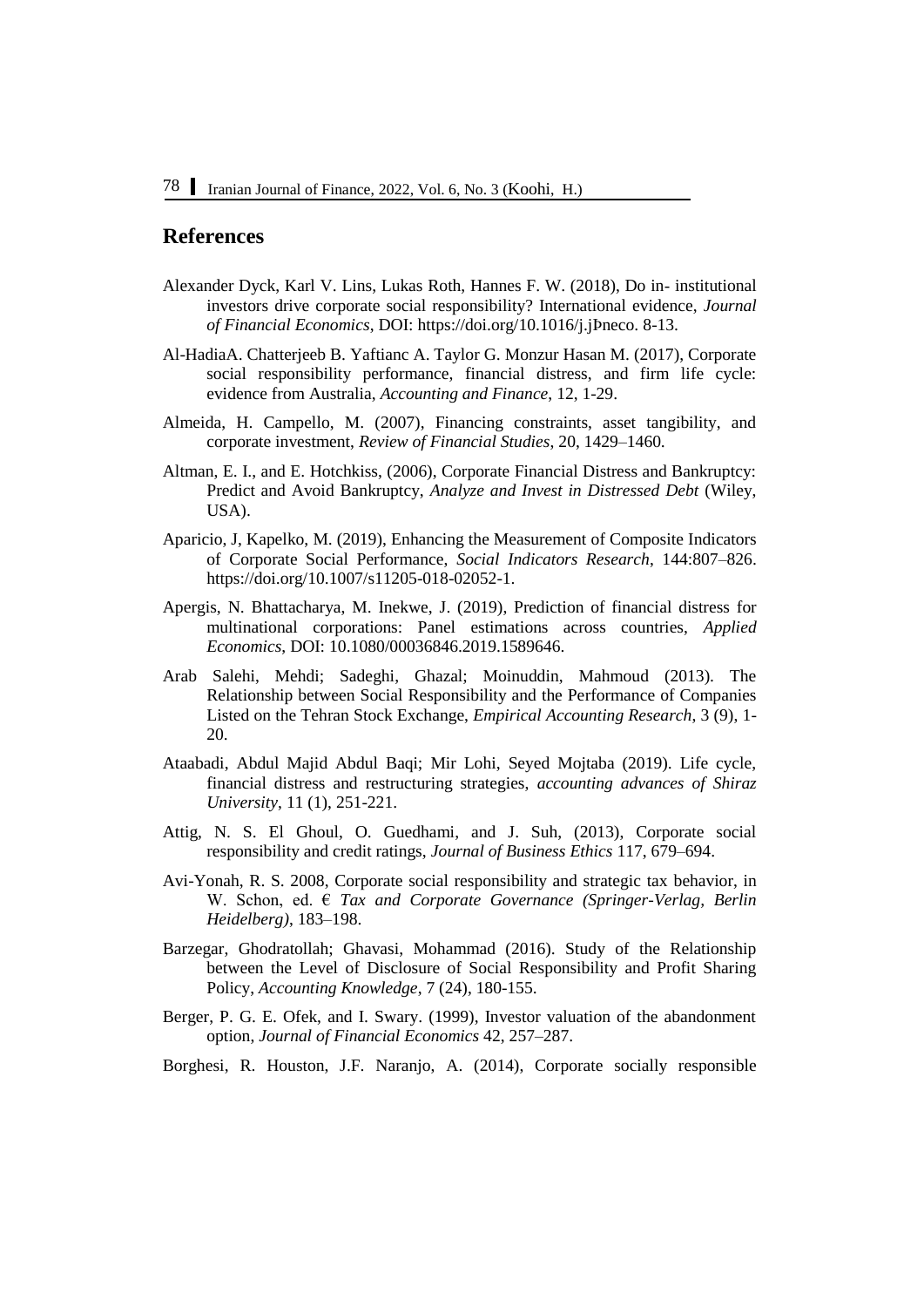investments: CEO altruism, reputation, and shareholder interests, *Journal of Corporate Finance* 26, 164–181.

- Boubaker, S. Cellier, A. Manita, R. Saeed, A. (2020). Does corporate social responsibility reduce financial distress risk? *Economic Modelling*, DOI: <https://doi.org/10.1016/> j.econmod.2020.05.012.
- Cheng, B. Ioannou, I. & Serafeim, G. (2014). Corporate social responsibility and access to finance. *Strategic Management Journal*, 35(1), 1–23.
- Deegan, C. (2002), Introduction: the legitimatizing effect of social and environmental disclosures – a theoretical foundation, Accounting, *Auditing & Accountability Journal* 15, 282–311.
- Dickinson, V. (2011). Cash flow patterns as a proxy for the firm life cycle. *The Accounting Review*, 86(6), 1969–1994.
- Edwards, A. C. Schwab, and T. Shevlin, (2013), Financial constraints and the incentive for tax planning, *American Taxation Association Midyear Meeting*.
- El Ghoul, S. Guedhami, O. Kwok, C. C. Y. & Mishra, D. R. (2011). Does corporate social responsibility affect the cost of capital*? Journal of Banking and Finance*, 35(9), 2388–2406.
- Faff, R. Kwok, W. C. Podolski, E. J. & Wong, G. (2016). Do corporate policies follow a life cycle? *Journal of Banking and Finance*, 69, 95–107.
- Fakhari, Husse;Rezahipinehnoei, yaser; Norouzi, Mohammad (2015). The Impact of Corporate Social Responsibility Disclosure on Investment Efficiency, *Financial Management Strategy* 4 (15), 106-85.
- Fasih Ramandi, Ibrahim; Rezazadeh, Javad (2015). Company life cycle and cost of equity capital. *Applied Research in Financial Reporting*, 5 (2), 62-39.
- Firoozan, Mahmoud, Javid, Dariush and Najmuddin, Narges (2011). Application of Genetic Algorithm in Bankruptcy Prediction and Comparison with Altman Z Model in Companies Listed in Tehran Stock Exchange, *Accounting and Auditing Reviews*, Volume.
- Garmsiri, Siddique; Vakilifard, Hamidreza; Talibnia, Ghodratollah (2016). Investigating the effect of corporate social responsibility reporting quality, corporate governance characteristics, financial performance, on social reputation, *management accounting*, 10 (35), 43-31.
- Godfrey, P. C. (2005), The relationship between corporate philanthropy and shareholder wealth: a risk management perspective, *Academy of Management Review* 30, 777–798.
- Godfrey, P. C. C. B. Merrill, and J. M. Hansen. (2009). "The Relationship between Corporate Social Responsibility and Shareholder Value: An Empirical Test of the Risk Management Hypothesis. *Strategic Management Journal* 30 (4): 425–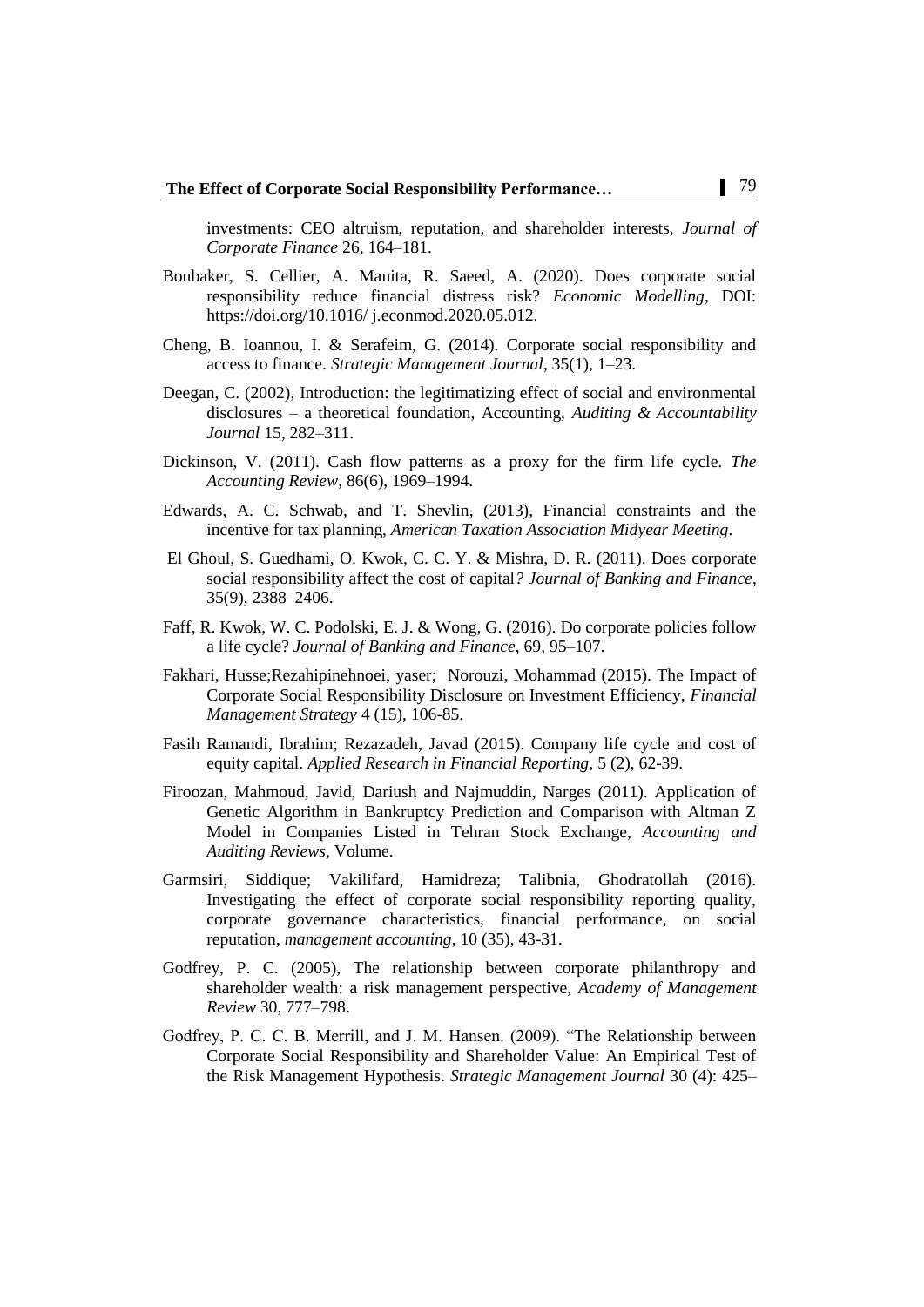445. doi:10.1002/smj.v30:4.

- Gray, B. and S. S. Ariss, (1985), Politics and strategic change across organizational life cycles, *Academy of Management Review* 10, 707–723.
- Grougiou, V. Leventis, S. Dedoulis, E. Owusu-Ansah, S. (2014). Corporate social responsibility and earnings management in U.S. banks. *Accounting Forum*, [http://dx.doi.org/10.1016/j.accfor.2014.05.003.](http://dx.doi.org/10.1016/j.accfor.2014.05.003)
- Habib, A. and M. M. Hasan, (2015), Firm life cycle, corporate risk-taking and investor sentiment, *Accounting & Finance*, doi:10.1111/acfi.12141
- Hasan, M. M. & Habib, A. (2017). Corporate life cycle, organizational financial resources, and corporate social responsibility. *Journal of Contemporary Accounting and Economics*, 13(1), 20–36.
- Hasan, M.M; Hossein, M; Cheung, A; Habib, A. (2015). "Corporate life cycle and cost of equity capital", *Journal of Contemporary Accounting & Economics*, 11(1), 46-60.
- He, Y. Xu, L. McIver, R.M. (2018): How does political connection affect firm financial distress and resolution in China? *Applied Economics*, DOI: 10.1080/00036846.2018.1558358.
- Hejazi, Rezvan; Abu Hamza, Mina; Mirzaei, Mohammad Mehdi (2015). Corporate Social Responsibility and Tax Compliance, *Management Accounting and Auditing Knowledge*, 4 (16), 90-77.
- Helfat, C. E. and M. A. Peteraf, (2003), The dynamic resource-based view: capabilities lifecycles, *Strategic Management Journal* 24, 997–1010.
- Hoi, C. K. Q. Wu, and H. Zhang. (2013) Is corporate social responsibility (CSR)associated with tax avoidance? Evidence from irresponsible CSR activities, *The Accounting Review* 88, 2025–2059.
- Hou TC-T. (2019), The relationship between corporate social responsibility and sustainable financial performance: firm‐level evidence from Taiwan Corporate Social Responsibility and Environmental, *Management*,26:19–28. [https://doi.org/10.1002/csr.1647.](https://doi.org/10.1002/csr.1647)
- Javanovic, B. (1982), Selection and evolution of the industry, *Econometrica* 50, 649– 670.
- Jenkins, D. G. Kane, and U. Velury, (2004), The impact of the corporate life-cycle on the value-relevance of disaggregated earnings components*, Review of Accounting and Finance* 3, 5–20.
- Jiraporn, P. Jiraporn, N. Boeprasert, A. Chang, K. (2014). Does corporate social responsibility (CSR) improve credit ratings? Evidence from geographic identification. *Financial Management* 43 (3), 505–531.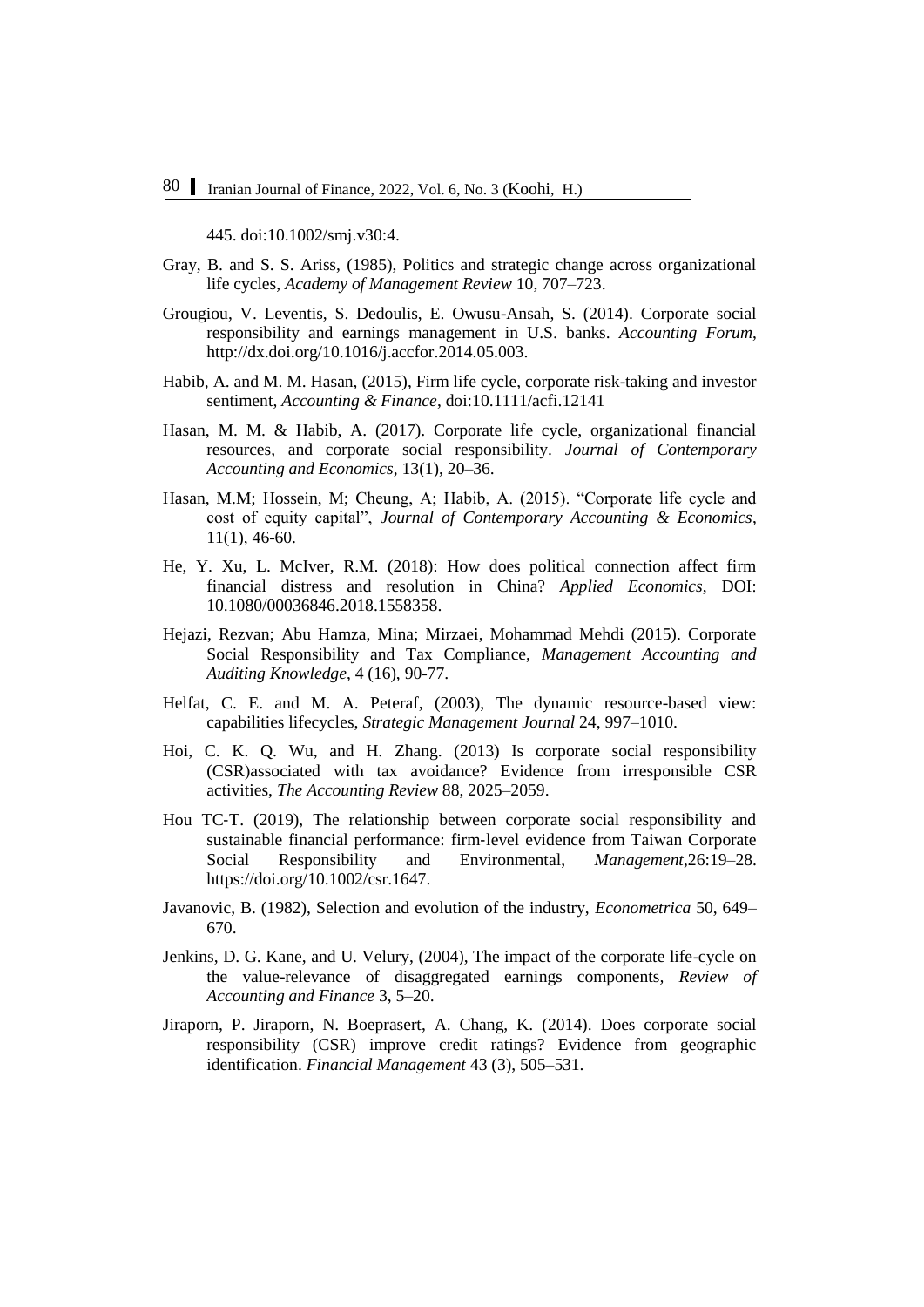- Jo, H. Na, H. (2012). Does CSR reduce firm risk? Evidence from controversial industry sectors. *Journal of Business Ethics* 110 (4), 441–456.
- Kim, B. and J. Suh, (2009), financial life cycle and capital structure. *Available at*: [http://www.apjfs.org](http://www.apjfs.org/)
- Mashayekhi, b; Ganji, H. (2014). The Effect of Profit Quality on Bankruptcy Prediction Using Artificial Neural Network, *Financial Accounting and Auditing Research*, 6 (22), 173-147.
- Minor, D. B. and J. Morgan. (2011), CSR as reputation insurance: primum nonnocere, California *Management Review* 53, 40–59.
- Mousavi, Seyed Ahmad; Rezaei, Farzin; Shahvisi, Farhad (2016). Explaining the pattern of corporate social responsibility and its impact on stock risk, *Financial Accounting Knowledge*, 3 (3), 74-47.
- Poor Ali, Mohammad Reza; Hejami, Mohadese (2013). Investigating the Relationship between Social Responsibility Disclosure and Institutional Ownership, *Management Accounting and Auditing Knowledge*, 3 (10), 150-135.
- Portela, M. C. A. Thanassoulis, E. & Simpson, G. (2004), Negative data in DEA: A directional distance function approach applied to bank branches. *Journal of the Operational Research Society*, 55,–1121- 1111[.https://doi.org/10.1080/13504851.2018.1450480.](https://doi.org/10.1080/13504851.2018.1450480)
- Rezazadeh, Javad; Yarahmadi, Javid (2019). The relationship between life cycle and corporate social responsibility with respect to the moderating role of financial resources, *accounting knowledge*, 10 (3), 87-69.
- Safari Graili, Mehdi (2018). Social responsibility and market valuation from the lack of cash in the company, *Rahir Financial Management*, Year 6, Number 20, pp. 183-163.
- Salehi, Mehrdad; Hejazi, Rezvan; Talebniya, Ghodratollah; Amiri, Ali (2019). Presenting an adjustment model of capital asset valuation models using financial distress risk and company life cycle, *Financial Management Strategy*, Year 7, Number 24, pp. 122-95.
- Shafi'i, Hussein; Khodamipour, Ahmad; Dastgir, Mohsen (2015). Investigating the relationship between changes in the level of disclosure of social and environmental issues with profitability indices using the KLD index, *Financial Accounting Knowledge*, 3 (4), 64-43.
- Wang, D.H.M. Chen, P.H. Yu, T.H.K. and Hsiao, C.Y (2016). The effects of corporate social responsibility on brand equity and firm performance. *Journal of Business Research*, Vol. 68(11), 2232-2236.
- Zabihi, Ali; Daryabari, Anahita Sadat (2017). Investigating the Relationship between Disclosure of Different Dimensions of Corporate Social Responsibility Based